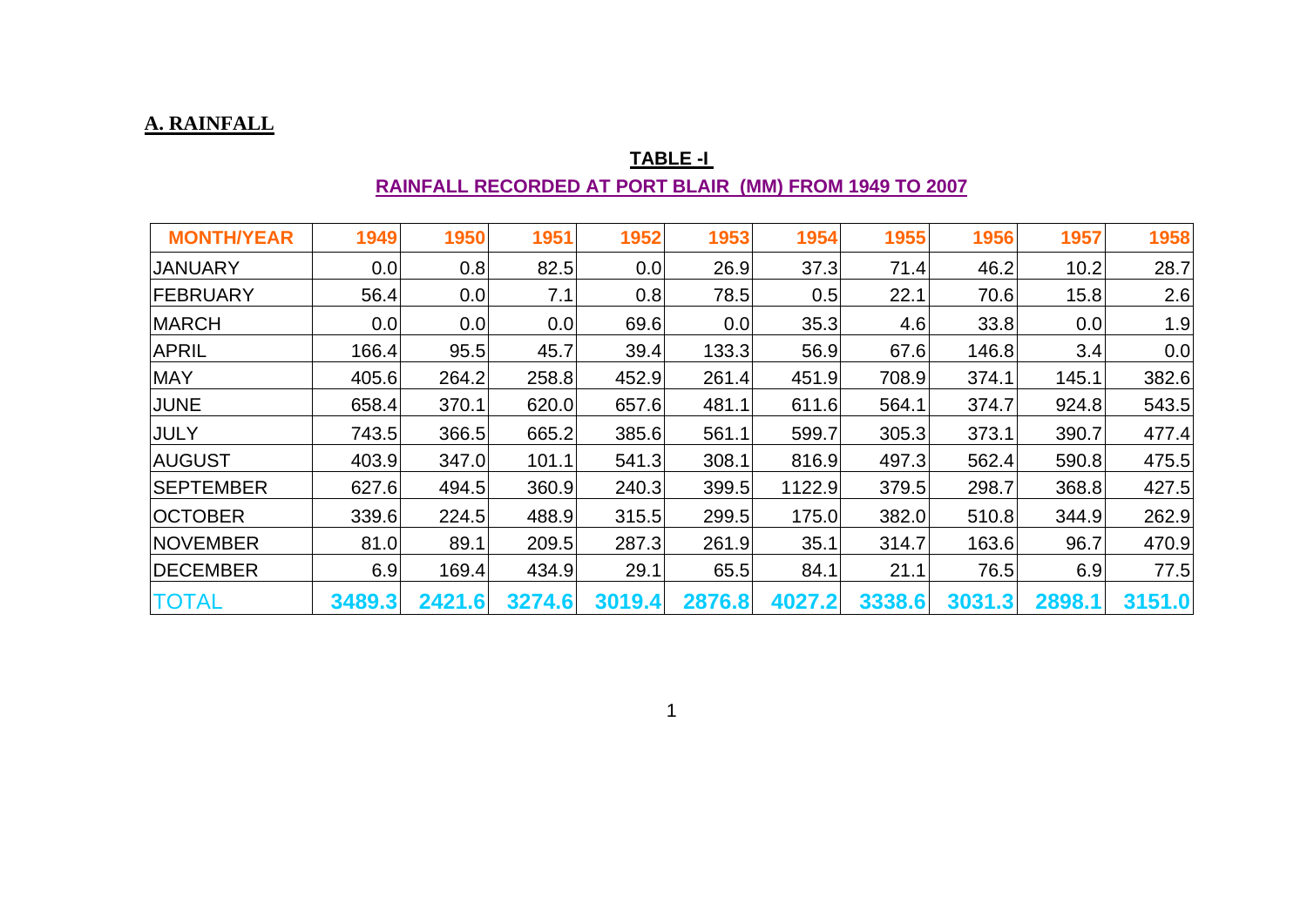| <b>MONTH/YEAR</b> | 1959   | 1960   | 1961   | 1962   | 1963   | 1964   | 1965   | 1966   | 1967   | 1968   |
|-------------------|--------|--------|--------|--------|--------|--------|--------|--------|--------|--------|
| <b>JANUARY</b>    | 0.4    | 95.5   | 62.8   | 177.7  | 70.9   | 16.2   | 10.2   | 70.0   | 146.5  | 8.6    |
| <b>FEBRUARY</b>   | 0.0    | 23.1   | 180.1  | 13.6   | 8.2    | 2.7    | 25.9   | 0.0    | 13.9   | 1.4    |
| <b>MARCH</b>      | 18.5   | 0.0    | 39.2   | 0.0    | 12.7   | 0.0    | 21.4   | 1.6    | 3.9    | 0.2    |
| <b>APRIL</b>      | 110.6  | 37.8   | 109.0  | 36.6   | 122.4  | 3.1    | 54.1   | 42.0   | 31.8   | 69.1   |
| <b>MAY</b>        | 260.0  | 667.3  | 1060.6 | 305.5  | 234.0  | 587.9  | 322.6  | 462.6  | 619.9  | 233.4  |
| JUNE              | 636.8  | 545.8  | 412.3  | 423.5  | 430.6  | 592.3  | 409.9  | 124.7  | 372.3  | 477.8  |
| JULY              | 929.9  | 286.0  | 357.4  | 449.6  | 326.8  | 354.3  | 421.4  | 527.0  | 633.4  | 551.0  |
| <b>AUGUST</b>     | 310.3  | 290.1  | 721.6  | 465.7  | 682.6  | 468.8  | 430.0  | 311.6  | 722.5  | 263.7  |
| <b>SEPTEMBER</b>  | 605.9  | 485.4  | 705.1  | 521.7  | 609.1  | 662.4  | 577.8  | 556.3  | 326.0  | 493.9  |
| <b>OCTOBER</b>    | 397.2  | 423.2  | 320.1  | 228.9  | 367.1  | 217.9  | 313.1  | 174.1  | 534.6  | 228.7  |
| <b>NOVEMBER</b>   | 220.4  | 132.2  | 310.9  | 145.1  | 95.0   | 394.3  | 121.4  | 378.3  | 123.9  | 181.5  |
| <b>DECEMBER</b>   | 95.7   | 93.5   | 83.3   | 493.1  | 269.8  | 23.9   | 507.9  | 279.5  | 74.6   | 110.7  |
| <b>TOTAL</b>      | 3585.7 | 3079.9 | 4362.4 | 3260.4 | 3229.2 | 3323.8 | 3215.7 | 2927.7 | 3604.6 | 2620.0 |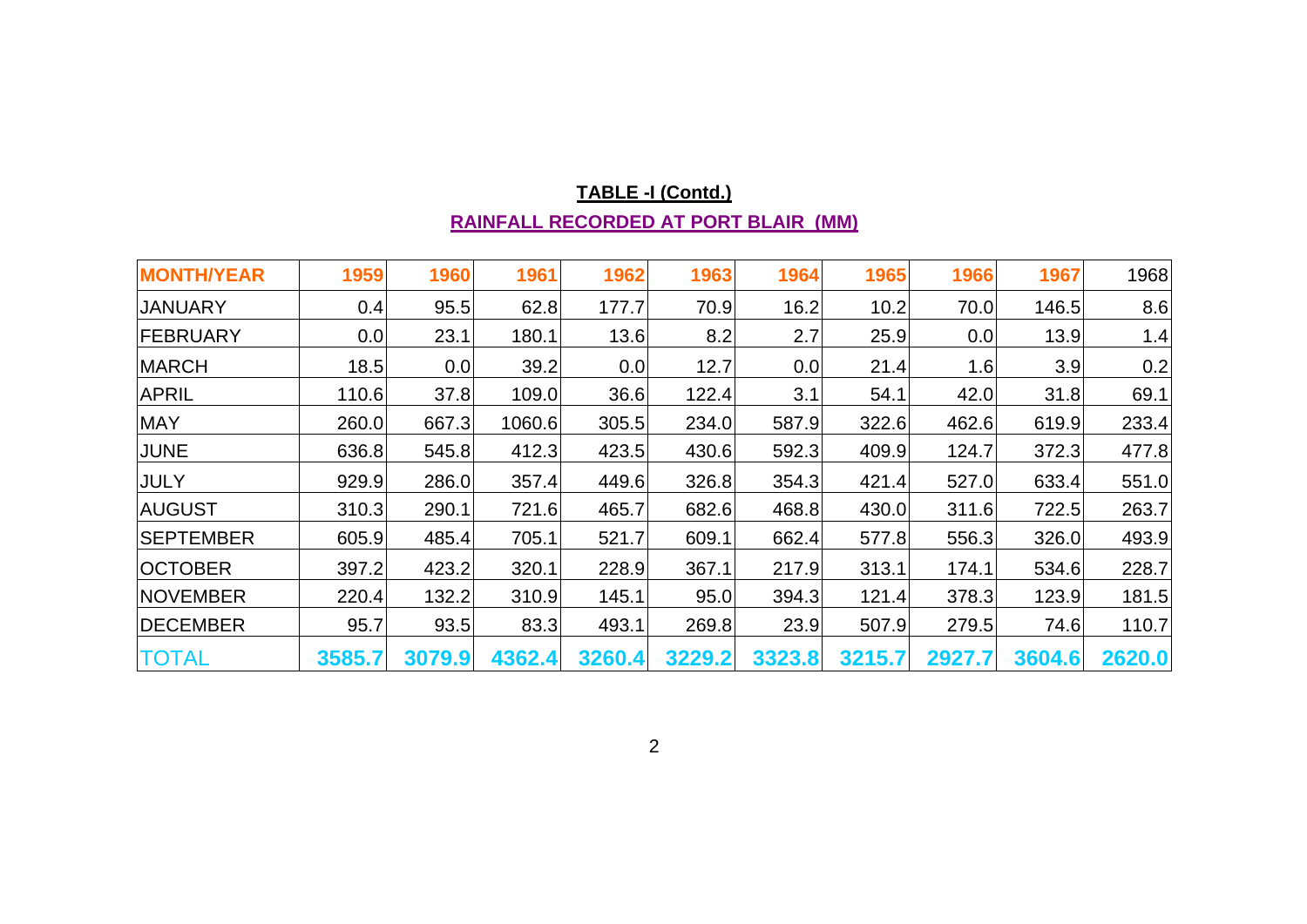| <b>MONTH/YEAR</b> | 1969   | 1970   | 1971   | 1972   | 1973   | 1974   | 1975   | 1976   | 1977   | 1978   |
|-------------------|--------|--------|--------|--------|--------|--------|--------|--------|--------|--------|
| <b>JANUARY</b>    | 75.0   | 31.5   | 0.2    | 12.0   | 6.6    | 8.2    | 243.5  | 0.1    | 63.3   | 124.9  |
| <b>FEBRUARY</b>   | 18.8   | 3.6    | 9.2    | 4.0    | 21.1   | 18.0   | 21.6   | 0.8    | 11.8   | 32.3   |
| <b>MARCH</b>      | 42.8   | 0.0    | 16.1   | 0.0    | 8.0    | 10.9   | 0.0    | 0.0    | 9.7    | 0.0    |
| <b>APRIL</b>      | 38.6   | 36.6   | 11.6   | 125.4  | 14.8   | 446.8  | 2.4    | 158.7  | 11.7   | 41.2   |
| <b>MAY</b>        | 374.2  | 452.6  | 241.8  | 627.9  | 436.2  | 280.4  | 289.6  | 588.0  | 311.1  | 440.5  |
| <b>JUNE</b>       | 494.5  | 464.5  | 413.5  | 691.4  | 483.1  | 354.8  | 669.2  | 691.4  | 300.7  | 335.5  |
| <b>JULY</b>       | 404.0  | 707.4  | 442.9  | 472.2  | 412.1  | 314.3  | 141.3  | 360.8  | 426.1  | 647.1  |
| <b>AUGUST</b>     | 383.0  | 326.6  | 492.5  | 411.0  | 480.6  | 479.6  | 343.4  | 406.1  | 451.9  | 297.3  |
| <b>SEPTEMBER</b>  | 492.6  | 628.7  | 635.2  | 420.3  | 374.9  | 379.5  | 305.5  | 349.4  | 343.8  | 333.4  |
| <b>OCTOBER</b>    | 106.5  | 399.6  | 476.8  | 280.5  | 198.7  | 469.1  | 352.0  | 165.7  | 308.8  | 305.4  |
| <b>NOVEMBER</b>   | 222.0  | 457.1  | 148.8  | 599.0  | 284.3  | 302.6  | 277.0  | 235.5  | 90.9   | 99.6   |
| <b>DECEMBER</b>   | 38.5   | 154.8  | 5.9    | 103.8  | 191.6  | 24.3   | 119.2  | 539.2  | 2.0    | 6.1    |
| <b>TOTAL</b>      | 2690.5 | 3663.0 | 2894.5 | 3747.5 | 2912.0 | 3088.5 | 2764.7 | 3495.7 | 2331.8 | 2663.3 |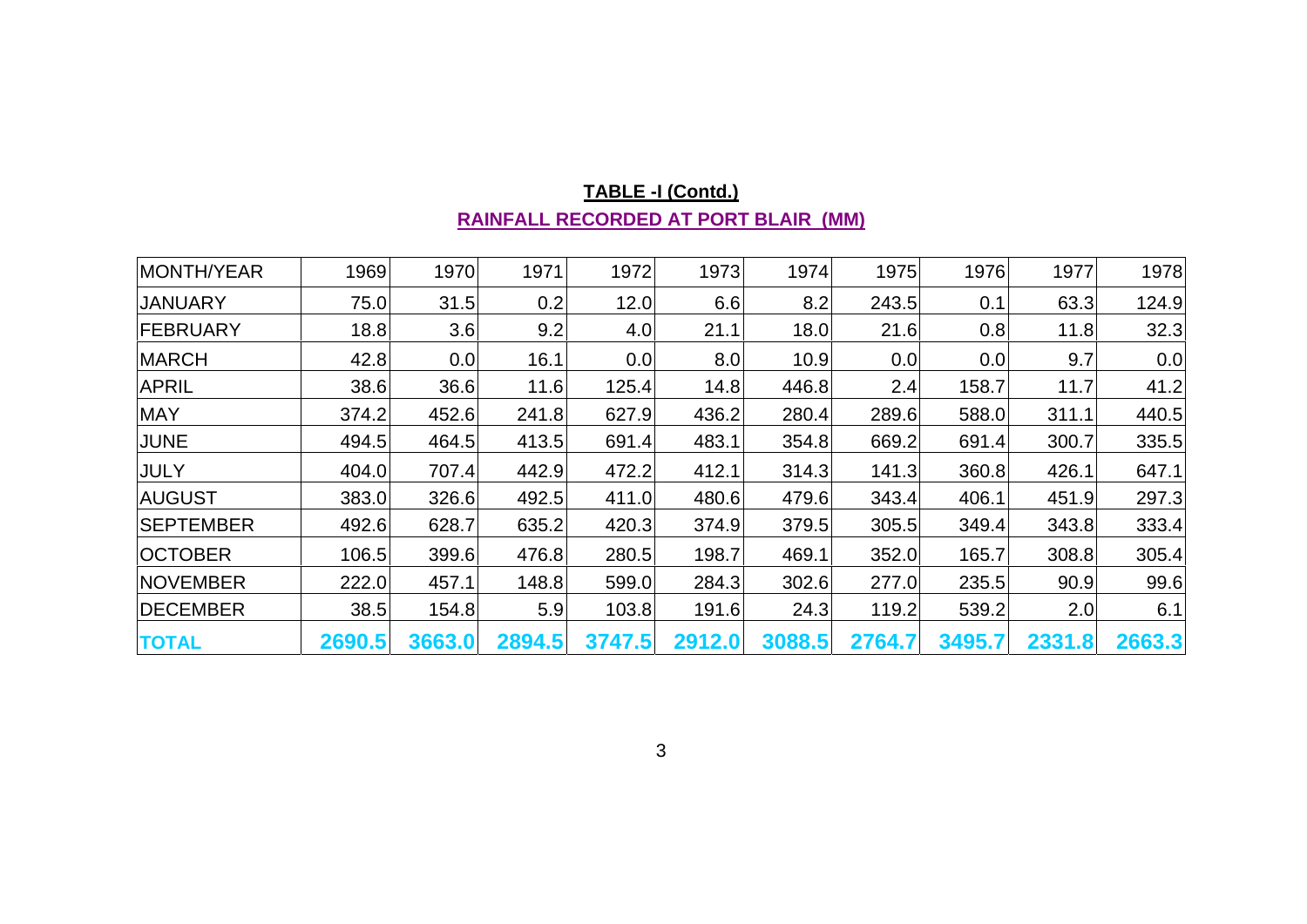| <b>MONTH/YEAR</b> | 1979   | 1980   | 1981   | 1982   | 1983   | 1984   | 1985   | 1986   | 1987   | 1988   |
|-------------------|--------|--------|--------|--------|--------|--------|--------|--------|--------|--------|
| <b>JANUARY</b>    | 8.0    | 0.0    | 19.7   | 6.4    | 8.4    | 48.3   | 6.6    | 0.0    | 54.8   | 0.4    |
| <b>FEBRUARY</b>   | 0.0    | 0.0    | 7.4    | 0.1    | 0.0    | 234.9  | 6.6    | 0.0    | 23.2   | 24.7   |
| <b>MARCH</b>      | 10.8   | 0.0    | 0.0    | 0.0    | 0.0    | 16.1   | 13.2   | 0.3    | 17.1   | 29.5   |
| <b>APRIL</b>      | 74.8   | 8.2    | 41.2   | 61.4   | 0.0    | 121.6  | 27.6   | 0.4    | 7.7    | 87.9   |
| <b>MAY</b>        | 153.6  | 798.3  | 302.9  | 269.2  | 217.7  | 232.7  | 318.2  | 299.1  | 155.3  | 275.3  |
| <b>JUNE</b>       | 266.0  | 586.8  | 571.4  | 439.1  | 389.1  | 618.5  | 545.3  | 356.7  | 363.7  | 263.8  |
| <b>JULY</b>       | 404.0  | 529.0  | 252.9  | 439.2  | 610.6  | 632.4  | 311.5  | 318.1  | 27.1   | 602.8  |
| <b>AUGUST</b>     | 106.5  | 531.6  | 611.4  | 336.0  | 662.1  | 150.9  | 459.9  | 563.3  | 666.2  | 422.9  |
| <b>SEPTEMBER</b>  | 336.2  | 343.4  | 507.2  | 490.4  | 334.6  | 346.2  | 412.6  | 337.2  | 447.8  | 748.5  |
| <b>OCTOBER</b>    | 149.5  | 150.5  | 314.5  | 103.2  | 423.8  | 318.3  | 399.3  | 153.3  | 311.4  | 304.4  |
| <b>NOVEMBER</b>   | 30.3   | 99.1   | 308.7  | 277.7  | 243.9  | 195.0  | 252.7  | 130.7  | 303.0  | 561.6  |
| DECEMBER          | 1.7    | 709.7  | 266.7  | 22.9   | 84.8   | 506.2  | 74.7   | 38.7   | 258.1  | 43.1   |
| TOTAL             | 1541.4 | 3756.6 | 3204.0 | 2445.6 | 2975.0 | 3421.1 | 2828.2 | 2197.8 | 2635.4 | 3364.9 |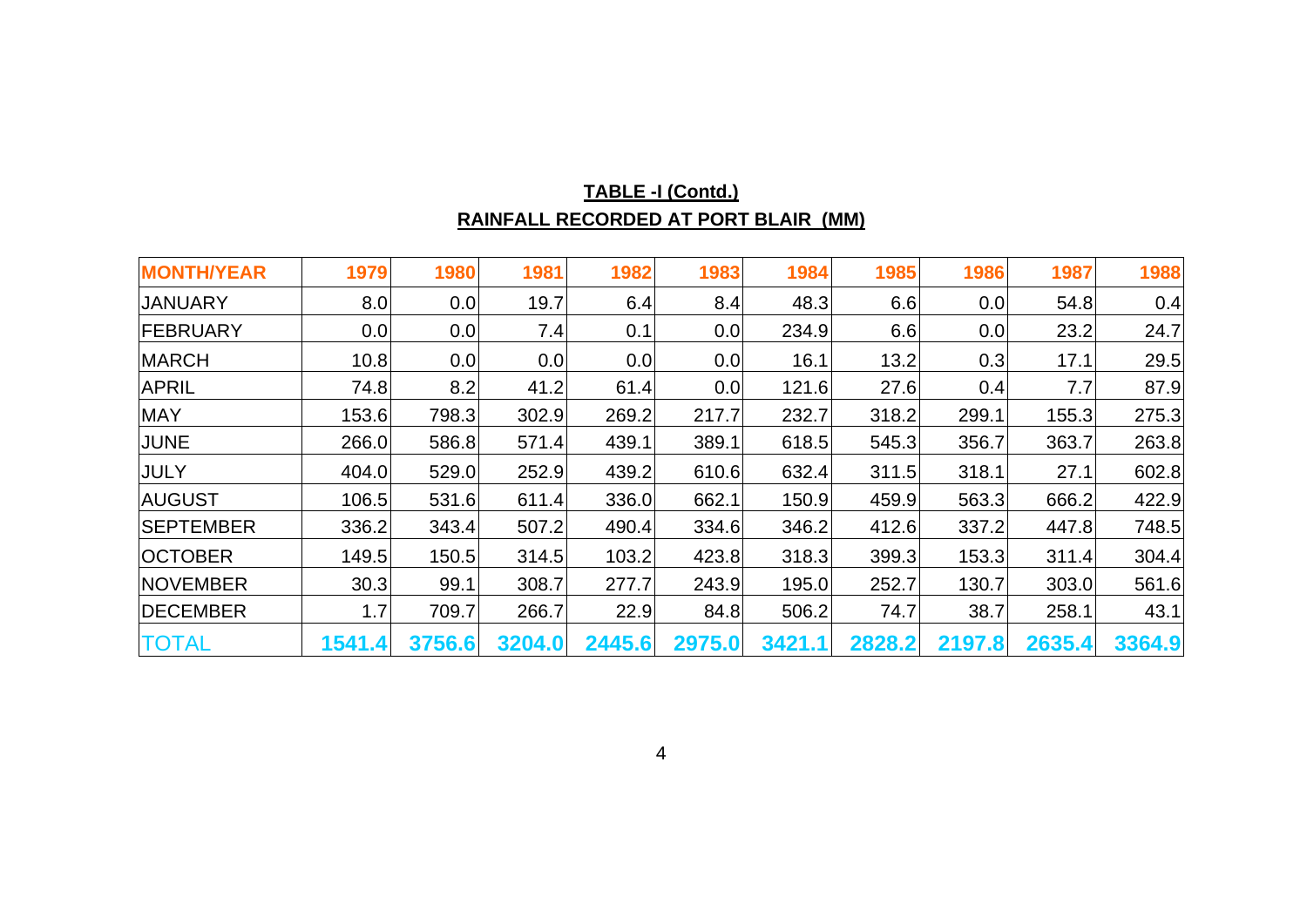| <b>MONTH/YEAR</b> | 1989   | 1990   | 1991   | 1992   | 1993   | 1994   | 1995   | 1996   | 1997   | 1998   |
|-------------------|--------|--------|--------|--------|--------|--------|--------|--------|--------|--------|
| <b>JANUARY</b>    | 80.1   | 0.0    | 0.0    | 144.2  | 0.0    | 1.1    | 3.2    | 93.7   | 4.6    | 0.9    |
| <b>FEBRUARY</b>   | 0.0    | 0.0    | 0.0    | 0.0    | 0.0    | 2.9    | 0.9    | 4.8    | 0.0    | 0.0    |
| <b>MARCH</b>      | 35.4   | 28.4   | 24.5   | 0.0    | 30.0   | 98.1   | 12.3   | 0.5    | 0.6    | 0.0    |
| <b>APRIL</b>      | 2.2    | 93.8   | 156.0  | 0.0    | 0.8    | 151.7  | 6.9    | 113.9  | 19.0   | 0.0    |
| <b>MAY</b>        | 305.2  | 466.5  | 225.2  | 303.0  | 276.2  | 413.2  | 406.2  | 222.2  | 314.2  | 349.4  |
| <b>JUNE</b>       | 494.4  | 324.5  | 228.6  | 479.0  | 339.5  | 577.2  | 734.1  | 806.0  | 185.7  | 609.0  |
| <b>JULY</b>       | 438.1  | 292.3  | 496.6  | 601.7  | 568.6  | 655.9  | 482.7  | 209.3  | 918.5  | 365.2  |
| <b>AUGUST</b>     | 346.4  | 375.0  | 809.7  | 401.0  | 344.7  | 505.9  | 541.4  | 425.4  | 430.6  | 258.9  |
| <b>SEPTEMBER</b>  | 208.5  | 377.7  | 571.7  | 422.4  | 553.0  | 788.0  | 349.8  | 656.8  | 462.7  | 343.9  |
| <b>OCTOBER</b>    | 358.6  | 232.7  | 370.4  | 259.1  | 210.4  | 127.5  | 319.7  | 447.1  | 128.7  | 618.6  |
| <b>NOVEMBER</b>   | 272.1  | 348.6  | 171.8  | 177.9  | 192.2  | 174.9  | 495.5  | 314.6  | 292.8  | 227.8  |
| <b>DECEMBER</b>   | 0.7    | 54.2   | 42.4   | 5.3    | 27.5   | 16.0   | 5.7    | 178.8  | 38.4   | 37.8   |
| <b>TOTAL</b>      | 2541.7 | 2593.7 | 3096.9 | 2793.6 | 2542.9 | 3512.4 | 3358.4 | 3473.1 | 2795.8 | 2811.5 |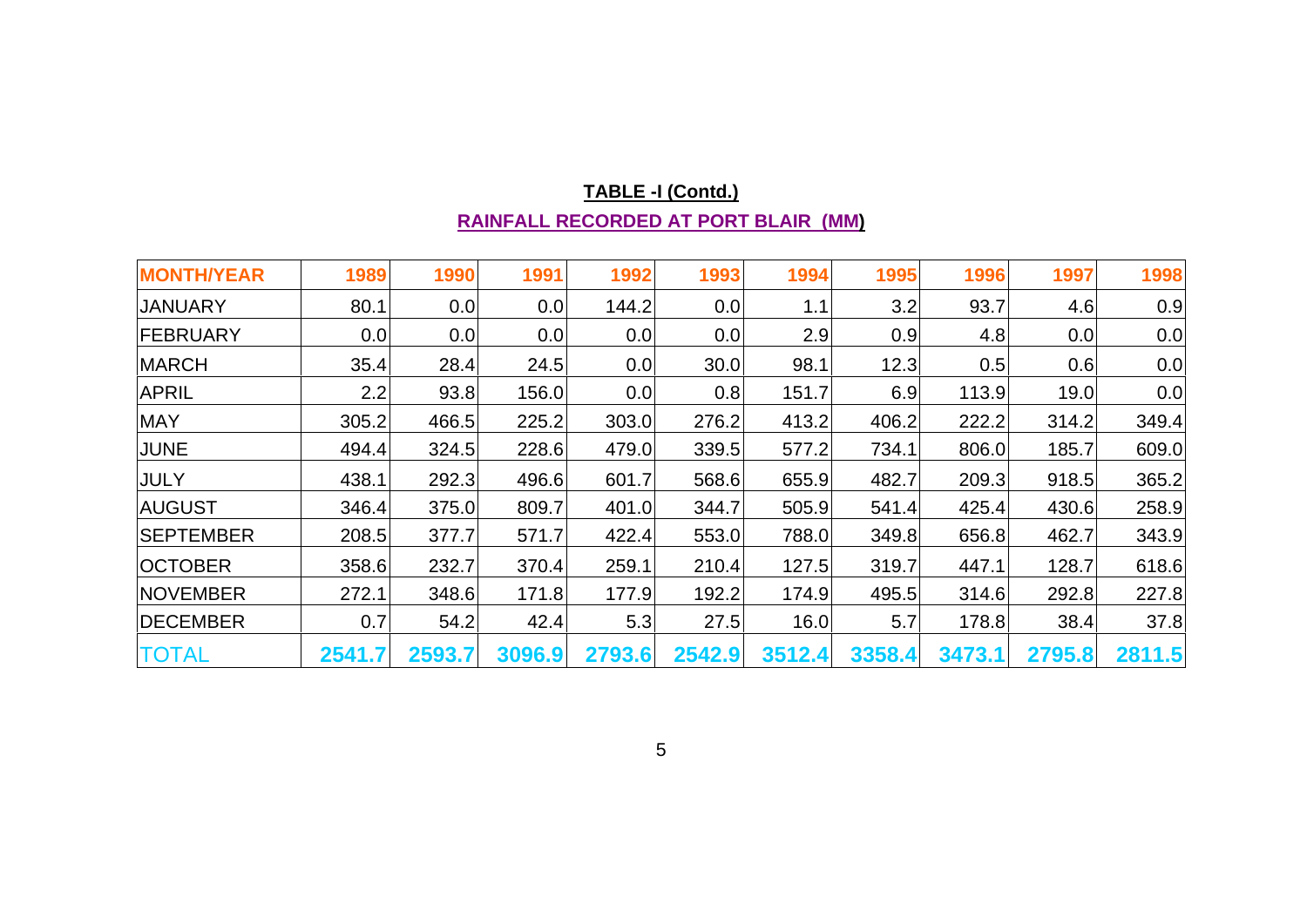## **TABLE -I (Contd.)**

#### **RAINFALL RECORDED AT PORT BLAIR (MM)**

| <b>MONTH/YEAR</b> | 1999  | 2000          | 2001          | 2002  | 2003   | 2004   | 2005   | 2006  | 2007          |
|-------------------|-------|---------------|---------------|-------|--------|--------|--------|-------|---------------|
| <b>JANUARY</b>    | 105.7 | 32.5          | 122.3         | 0.7   | 21.7   | 104.2  | 0.0    | 3.6   | 0.0           |
| <b>FEBRUARY</b>   | 45.0  | 85.5          | 5.1           | 0.0   | 0.1    | 25.9   | 0.0    | 1.9   | 0.0           |
| <b>MARCH</b>      | 22.8  | 200.0         | 121.5         | 14.0  | 142.0  | 1.0    | 3.4    | 0.9   | 0.0           |
| <b>APRIL</b>      | 303.2 | 210.4         | 16.4          | 86.0  | 13.3   | 33.7   | 51.9   | 149.9 | 40.7          |
| <b>MAY</b>        | 305.3 | 468.3         | 942.3         | 436.1 | 316.2  | 662.8  | 312.4  | 403.8 | 274.2         |
| <b>JUNE</b>       | 319.4 | 383.7         | 226.6         | 354.8 | 225.2  | 601.3  | 912.2  | 486.2 | 402.9         |
| <b>JULY</b>       | 408.5 | 210.9         | 306.1         | 449.7 | 535.0  | 401.0  | 547.1  | 177.3 | 281.6         |
| <b>AUGUST</b>     | 409.3 | 572.5         | 454.2         | 294.2 | 352.6  | 362.9  | 463.7  | 314.1 | 489.1         |
| <b>SEPTEMBER</b>  | 316.9 | 258.3         | 431.6         | 421.8 | 420.2  | 431.0  | 622.9  | 791.7 | 473.2         |
| <b>OCTOBER</b>    | 427.8 | 300.6         | 290.4         | 94.7  | 290.0  | 270.3  | 207.5  | 561.4 | 320.9         |
| <b>NOVEMBER</b>   | 117.9 | 141.1         | 117.7         | 343.4 | 56.8   | 294.6  | 366.7  | 79.0  | 263.8         |
| <b>DECEMBER</b>   | 193.2 | 79.6          | 79.2          | 122.0 | 69.9   | 00.0   | 286.0  | 34.4  | 9.6           |
| <b>TOTAL</b>      |       | 2975.0 2943.4 | 3113.4 2617.4 |       | 2443.0 | 3188.7 | 3773.8 |       | 3004.2 2556.0 |

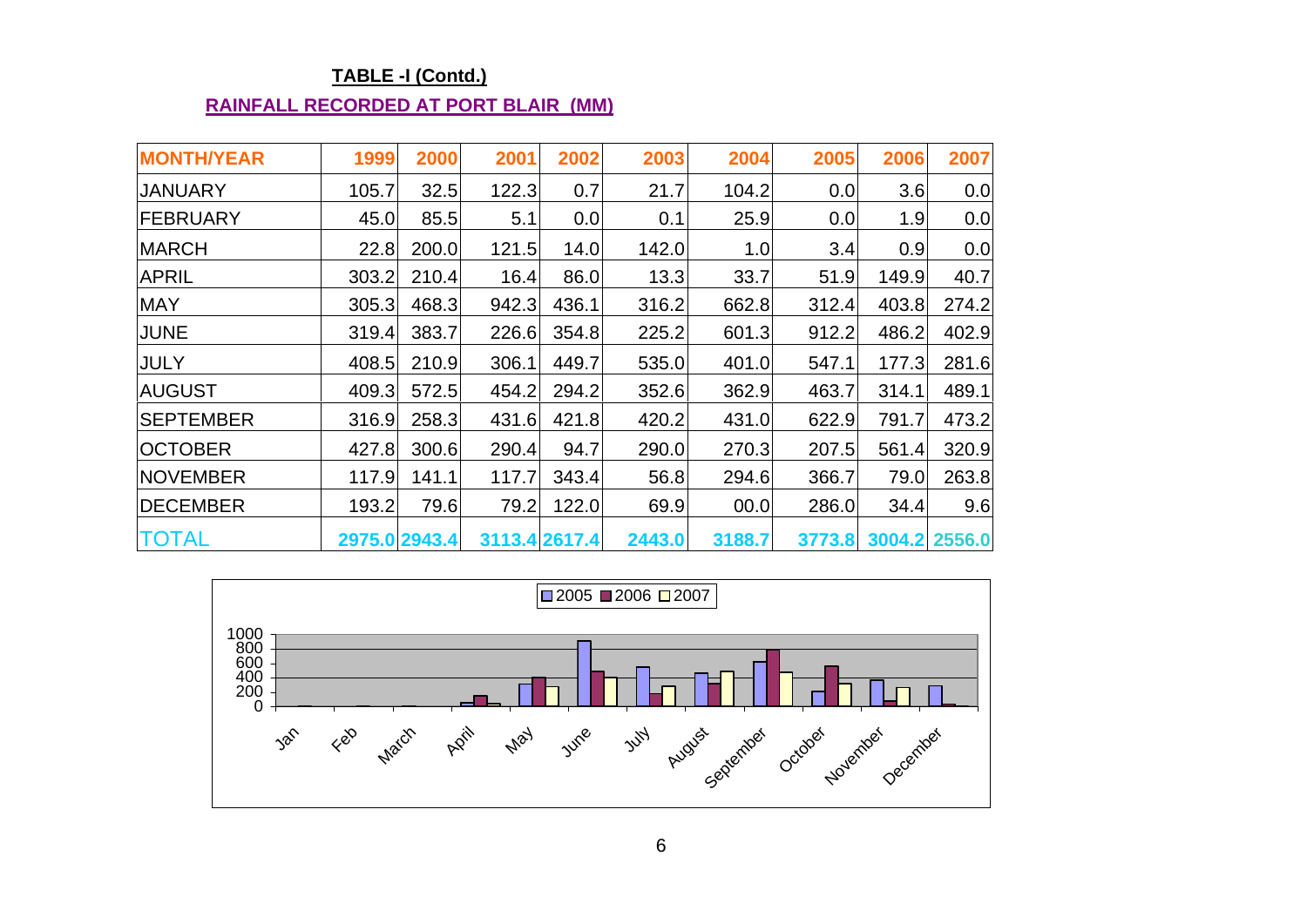#### **TABLE- II**

#### **YEAR-WISE /DISTRICT WISE RAINFALL DATA OF VARIOUS STATIONS from 1967 to 2002**

| <b>STATION/YEAR</b>     | 1967      | 1968            | 1969      | 1970                              | 1971          | 1972 | 1973                     | 1974 | 1975 | 1976                                                                           | 1977 | 1978                                                                                                      |
|-------------------------|-----------|-----------------|-----------|-----------------------------------|---------------|------|--------------------------|------|------|--------------------------------------------------------------------------------|------|-----------------------------------------------------------------------------------------------------------|
| <b>ANDAMAN DISTRICT</b> |           |                 |           |                                   |               |      |                          |      |      |                                                                                |      |                                                                                                           |
| <b>PORTBLAIR</b>        |           | 3604.6   2620.0 |           |                                   |               |      |                          |      |      | 2689.5 3663.2 2894.5 3747.5 2912.0 3088.5 2764.7 3495.7 2331.8                 |      | 2663.3                                                                                                    |
| <b>MAYABUNDER</b>       |           | 2387.613197.41  |           |                                   |               |      |                          |      |      | 2863.2   3889.7   2882.5   3873.2   3121.5   3084.2   3378.4   3031.6   2432.0 |      | 2685.7                                                                                                    |
| <b>LONG ISLAND</b>      | 3361.1    | 2917.0          |           |                                   |               |      |                          |      |      | 2628.5   2870.6   2753.0   3539.5   2567.4   2665.4   3240.6   3637.6   3026.2 |      | 3031.6                                                                                                    |
| <b>HUT BAY</b>          | <b>NA</b> | <b>NA</b>       | <b>NA</b> |                                   | 3449.0 3259.1 |      | 3444.0   2872.2   3022.1 |      |      | 3552.1   3263.8   2328.5                                                       |      | 3024.6                                                                                                    |
| <b>ANDAMAN DISTRICT</b> |           |                 |           |                                   |               |      |                          |      |      |                                                                                |      | 3117.8   2911.5   2727.1   3468.1   2947.2   3651.1   2868.3   2965.1   3234.0   3357.2   2529.6   2851.3 |
| <b>NICOBAR DISTRICT</b> |           |                 |           |                                   |               |      |                          |      |      |                                                                                |      |                                                                                                           |
| <b>CAR NICOBAR</b>      | 2689.3    |                 |           | 1942.6   2238.2   2610.7   2800.1 |               |      |                          |      |      | 1767.7   3331.8   2827.5   4886.9   2966.9   2383.5                            |      | 2295.5                                                                                                    |
| <b>NANCOWRIE</b>        |           | 3121.4   2769.4 |           | 2518.7 2807.0 2493.7              |               |      |                          |      |      | 2128.1   3110.6   2893.6   3489.8   2340.1   2161.4                            |      | 1884.2                                                                                                    |
| KONDUL                  |           | 2690.2   2785.9 |           |                                   |               |      |                          |      |      |                                                                                |      | 3346.2 3270.1 3708.0 2357.0 2949.1 3146.0 3394.6 3430.3 2545.4 3153.5                                     |
| <b>NICOBAR DISTRICT</b> |           |                 |           |                                   |               |      |                          |      |      |                                                                                |      | 2833.6 2499.3 2701.0 2829.0 3000.6 2084.3 3130.5 2955.7 3923.8 2912.4 2363.4 2444.4                       |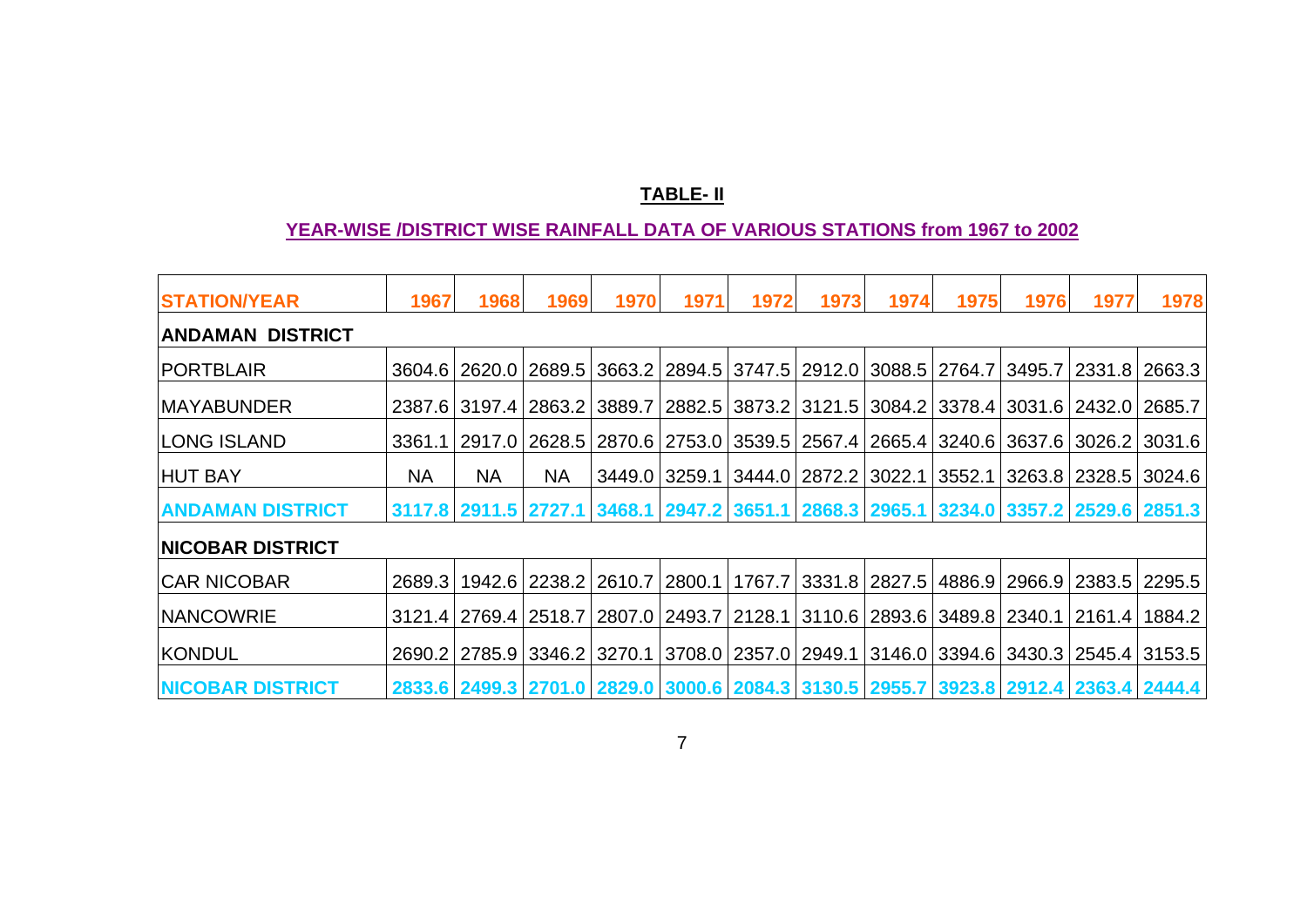## **TABLE- II(contd.)**

#### **YEAR-WISE /DISTRICT WISE RAINFALL DATA OF VARIOUS STATIONS**

| <b>STATION/YEAR</b>      | 1979 | 1980                                                                                                      | 1981   | 1982            | 1983                 | 1984   | 1985                     | 1986   | 1987   | 1988                              | 1989                              | 1990                                                                                |
|--------------------------|------|-----------------------------------------------------------------------------------------------------------|--------|-----------------|----------------------|--------|--------------------------|--------|--------|-----------------------------------|-----------------------------------|-------------------------------------------------------------------------------------|
| ANDAMAN DISTRICT         |      |                                                                                                           |        |                 |                      |        |                          |        |        |                                   |                                   |                                                                                     |
| <b>PORTBLAIR</b>         |      | 1541.4 3756.6 3204.0 2445.6 2975.0 3421.1                                                                 |        |                 |                      |        | 2828.2                   |        |        | 2197.9   2635.4   3364.9   2541.7 |                                   | 2593.7                                                                              |
| <b>MAYABUNDER</b>        |      | 2051.4 3627.6 3174.7                                                                                      |        | 2533.0          | 2693.7               | 2524.0 |                          |        |        | 3091.4   2248.9   2811.5   2439.5 | 1651.1                            | 1522.3                                                                              |
| <b>LONG ISLAND</b>       |      | 1508.0   3298.7                                                                                           |        | 3166.4   2730.6 | 2929.1               |        | 2405.0   2974.3          | 2420.1 |        | 2334.4 3409.4 2543.5              |                                   | 2379.5                                                                              |
| <b>HUT BAY</b>           |      | 1996.5   3284.6   2770.2   2772.8   3185.6                                                                |        |                 |                      |        | 1002.4 2451.7            | 1840.3 | 1597.7 |                                   | 2543.6 2827.0                     | 2399.6                                                                              |
| <b>ANDAMAN DISTRICT</b>  |      |                                                                                                           |        |                 |                      |        |                          |        |        |                                   |                                   | 1774.3 3491.9 3078.8 2620.5 2945.9 2338.1 2836.4 2176.8 2344.8 2939.4 2390.8 2223.7 |
| <b>INICOBAR DISTRICT</b> |      |                                                                                                           |        |                 |                      |        |                          |        |        |                                   |                                   |                                                                                     |
| <b>CAR NICOBAR</b>       |      | 2083.9 2834.6                                                                                             | 2069.2 |                 | 1367.2 2749.2 2191.8 |        | 1867.5                   |        |        |                                   | 1985.3   2825.3   4779.8   3535.5 | 2996.7                                                                              |
| <b>NANCOWRIE</b>         |      | 1541.4   2734.4                                                                                           | 1877.9 | 1036.8 2477.7   |                      |        | 2967.2 2294.7            |        |        | 1886.7   2600.3   2701.0   2308.1 |                                   | 1976.5                                                                              |
| KONDUL                   |      | 2929.5 3411.0                                                                                             | 3189.8 | 1603.3          |                      |        | 1676.8   2934.6   2018.9 | 2660.6 | 1139.7 | 1158.5                            | 2047.2                            | 1987.4                                                                              |
| <b>NICOBAR DISTRICT</b>  |      | 2184.9   2993.3   2379.0   1335.8   2301.2   2697.9   2060.4   2177.5   2188.4   2879.8   2630.3   2320.2 |        |                 |                      |        |                          |        |        |                                   |                                   |                                                                                     |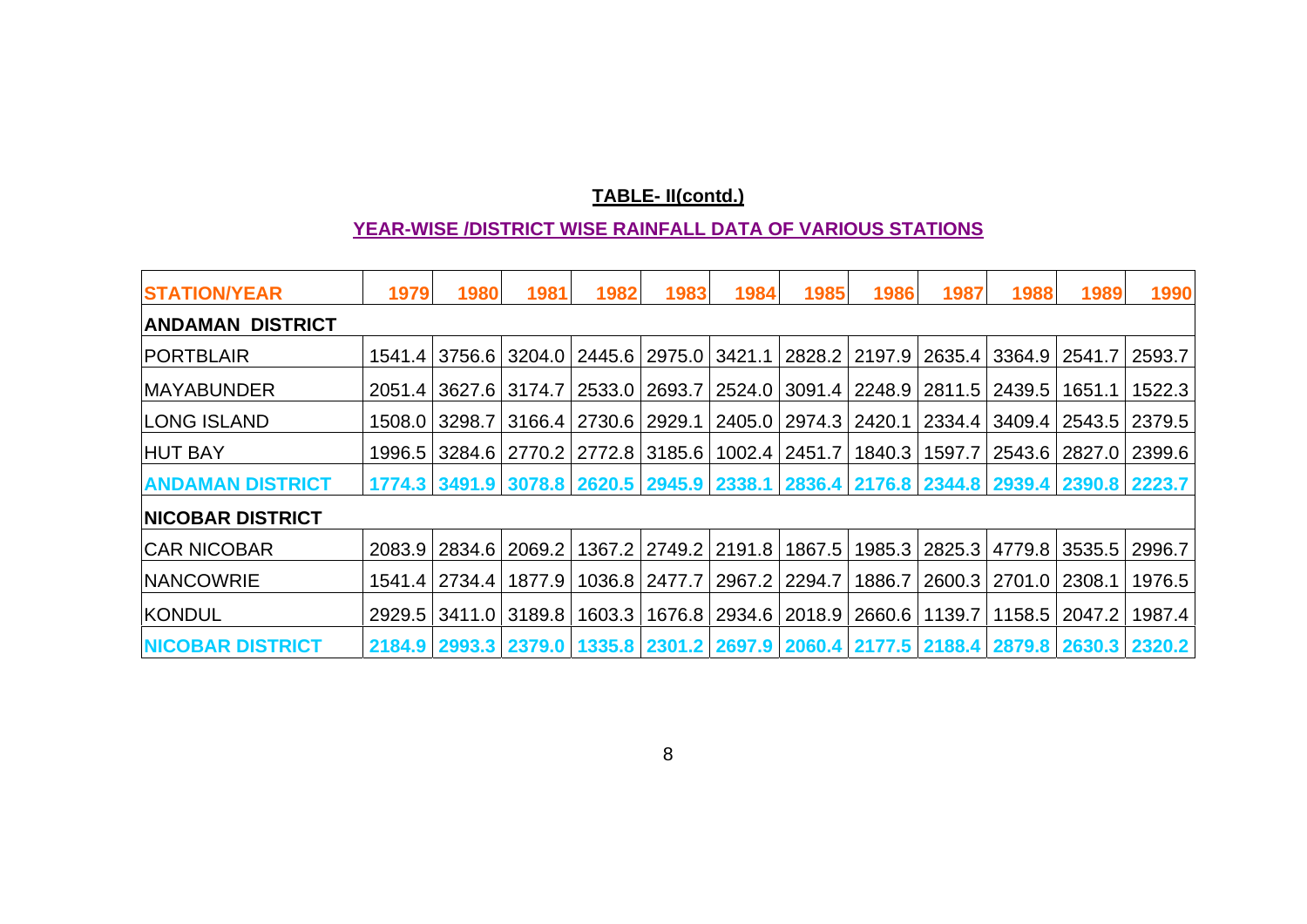## **TABLE- II(contd.)**

#### **YEAR-WISE /DISTRICT WISE RAINFALL DATA OF VARIOUS STATIONS**

| <b>STATION/YEAR</b>      | 1991   | 1992   | 1993   | 1994   | 1995   | 1996   | 1997   | 1998   | 1999      | 2000      | 2001      | 2002      | 2003      |
|--------------------------|--------|--------|--------|--------|--------|--------|--------|--------|-----------|-----------|-----------|-----------|-----------|
| <b>ANDAMAN DISTRICT</b>  |        |        |        |        |        |        |        |        |           |           |           |           |           |
| <b>PORTBLAIR</b>         | 3096.9 | 2793.6 | 2542.9 | 3512.4 | 3358.4 | 3473.  | 2795.8 | 2811.5 | 2975.0    | 2943.4    | 3113.4    | 2617.4    | 2443.0    |
| <b>MAYABUNDER</b>        | 1647.4 | 1679.6 | 2050.7 | 3387.5 | 3567.8 | 3384.2 | 2580.1 | 2671.5 | 3173.1    | 2549.8    | 3169.8    | 3571.1    | 2658.2    |
| LONG ISLAND              | 2754.7 | 1802.8 | 2089.1 | 2776.2 | 3308.1 | 2378.1 | 3153.1 | 3368.2 | <b>NA</b> | <b>NA</b> | <b>NA</b> | <b>NA</b> | <b>NA</b> |
| <b>HUT BAY</b>           | 2438.7 | 2209.4 | 2356.5 | 3716.3 | 3254.2 | 3784.3 | 2450.0 | 2734.2 | 3196.6    | 2649.1    | 2504.5    | 1575.5    | 2642.4    |
| <b>ANDAMAN DISTRICT</b>  | 2484.4 | 2121.2 | 2259.8 | 3348.1 | 3372.1 | 3254.9 | 2744.8 | 2896.4 | 3114.9    | 2714.1    | 2929.2    | 2588.0    | 2581.2    |
| <b>INICOBAR DISTRICT</b> |        |        |        |        |        |        |        |        |           |           |           |           |           |
| <b>CAR NICOBAR</b>       | 4033.1 | 3025.8 | 1978.6 | 2495.4 | 2625.9 | 3057.5 | 2021.4 | 2147.7 | 2576.5    | 2497.6    | 2278.0    | 1661.1    | 2471.7    |
| <b>NANCOWRIE</b>         | 2007.1 | 1913.2 | 2621.5 | 2613.0 | 2444.2 | 3141.0 | 1803.3 | 2689.2 | 1813.1    | 2116.8    | 2973.7    | 2240.8    | 2101.7    |
| <b>KONDUL</b>            | 2120.1 | 2606.7 | 3094.9 | 2807.2 | 2556.8 | 3227.0 | 1973.5 | 2840.9 | 2428.6    | 1817.3    | 2882.7    | 2056.4    | 2548.7    |
| <b>NICOBAR DISTRICT</b>  | 2720.1 | 2515.2 | 2565.0 | 2638.5 | 2542.3 | 3141.8 | 1932.7 | 2559.3 | 2272.7    | 2143.9    | 2711.5    | 1986.1    | 2374.0    |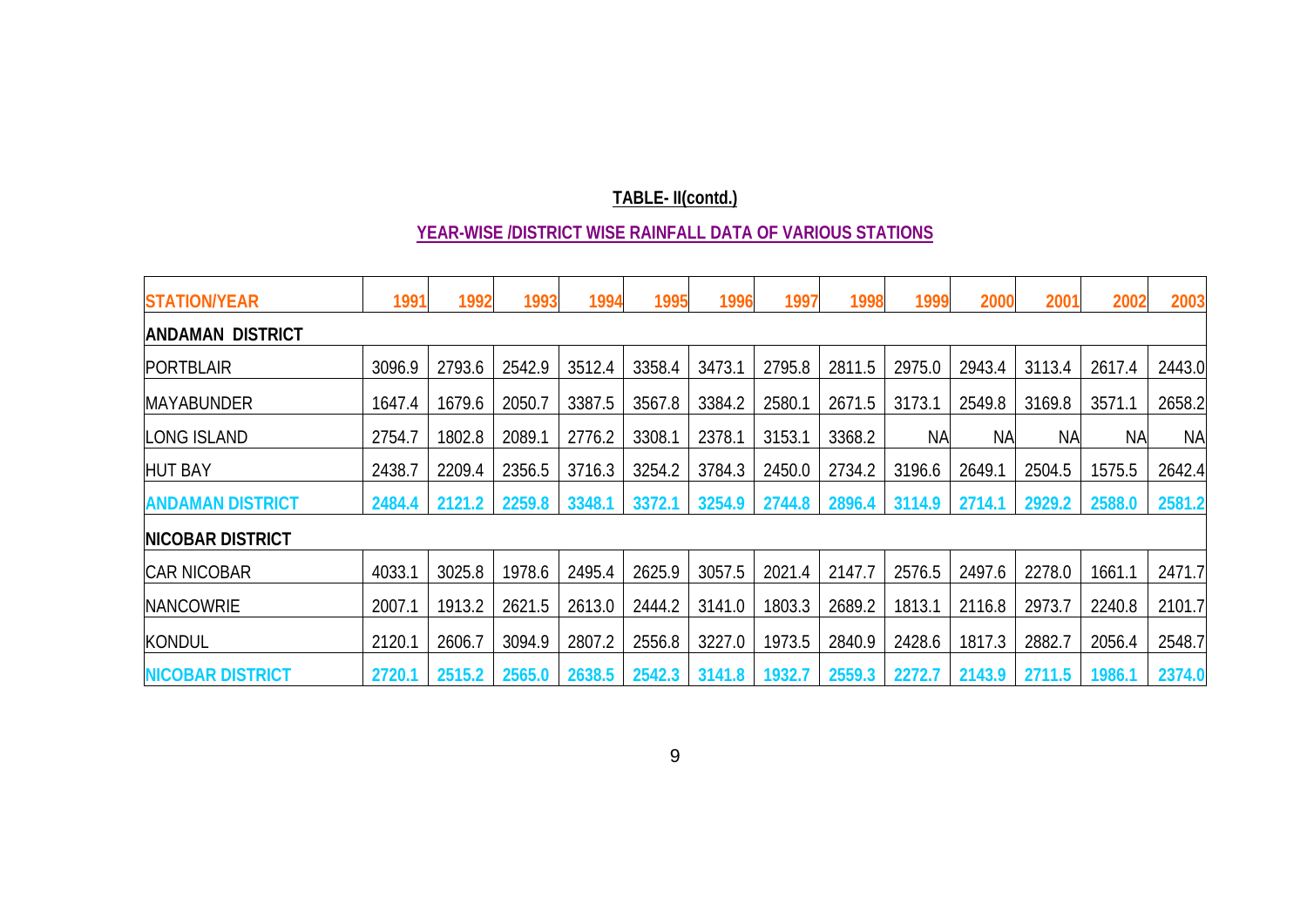## **TABLE- II(contd.)**

#### **YEAR-WISE /DISTRICT WISE RAINFALL DATA OF VARIOUS STATIONS**

| <b>STATION/YEAR</b>     | 2004   | 2005                    | 2006   | 2007   |
|-------------------------|--------|-------------------------|--------|--------|
|                         |        | <b>ANDAMAN DISTRICT</b> |        |        |
| <b>PORTBLAIR</b>        | 3188.7 | 3773.8                  | 3004.2 | 2556.0 |
| <b>MAYABUNDER</b>       | 2836.2 | 2959.1                  | 2842.6 | 3021.7 |
| <b>LONG ISLAND</b>      | 1583.3 | 1540.1                  | 1418.1 | 2677.9 |
| <b>HUT BAY</b>          | 2446.3 | 2952.4                  | 2807.3 | 2862.5 |
| <b>ANDAMAN DISTRICT</b> | 2513.6 | 2806.4                  | 2518.0 | 2779.5 |
|                         |        | <b>NICOBAR DISTRICT</b> |        |        |
| <b>CAR NICOBAR</b>      | 1772.2 | 2460.4                  | 2543.3 | 2760.8 |
| <b>NANCOWRIE</b>        | 2422.2 | 2620.5                  | 2851.8 | 2113.2 |
| KONDUL*                 | 2599.0 | NА                      | ΝA     | NА     |
| <b>NICOBAR DISTRICT</b> | 2264.5 | 2540.45                 | 2697.6 | 2437   |

\*Note:-Meteorological unit at Kondul island not functioning since 2005 post tsunami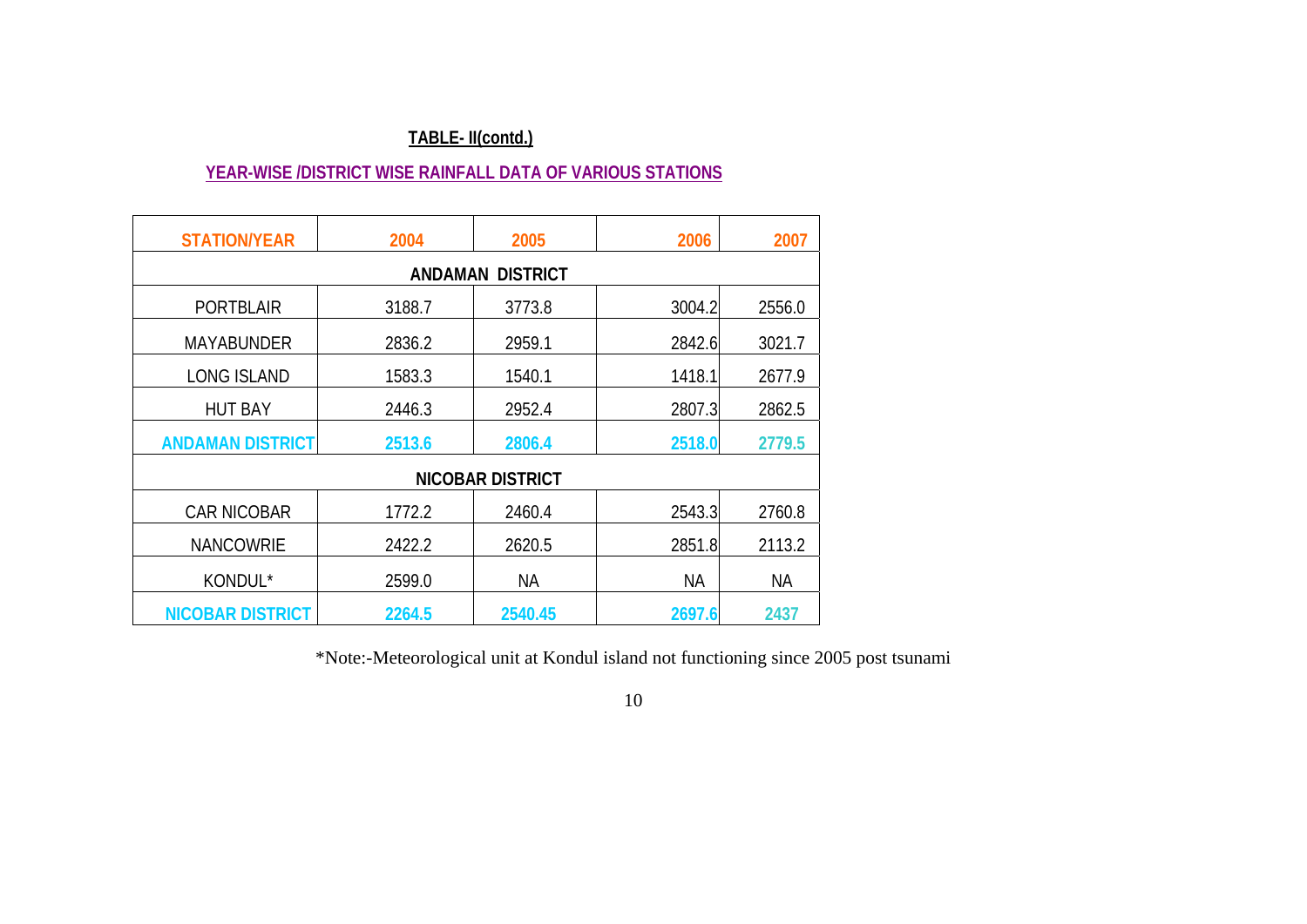#### U**TABLE –III RAINFALL RECORDED AT MAYABUNDER (MM) from 2000 to 2007**

| <b>MONTH/YEAR</b> | 2000    | 2001   | 2002   | 2003   | 2004                            | 2005   | 2006   | 2007   |
|-------------------|---------|--------|--------|--------|---------------------------------|--------|--------|--------|
| <b>JANUARY</b>    | 0.00    | 18.30  | 4.00   | 7.00   | 73.00                           | 0.0    | 0.0    | 0.0    |
| <b>FEBRUARY</b>   | 12.40   | 0.00   | 0.00   | 0.00   | 0.00                            | 0.0    | 0.0    | 0.0    |
| <b>MARCH</b>      | 93.00   | 118.00 | 0.00   | 6.10   | 3.00                            | 0.0    | 21.0   | 0.0    |
| <b>APRIL</b>      | 109.00  | 24.00  | 57.00  | 0.00   | 28.00                           | 50.0   | 167.0  | 133.0  |
| <b>MAY</b>        | 246.90  | 736.30 | 341.10 | 399.10 | 505.00                          | 327.8  | 338.4  | 381.2  |
| <b>JUNE</b>       | 463.00  | 518.00 | 514.00 | 312.00 | 620.00                          | 433.8  | 608.0  | 355.5  |
| <b>JULY</b>       | 282.00  | 401.80 | 456.00 | 612.00 | 406.00                          | 469.0  | 262.0  | 764.2  |
| <b>AUGUST</b>     | 584.00  | 760.40 | 734.00 | 445.00 | 447.00                          | 326.0  | 391.7  | 505.4  |
| <b>SEPTEMBER</b>  | 334.50  | 206.00 | 614.00 | 478.00 | 321.00                          | 633.0  | 620.0  | 591.0  |
| <b>OCTOBER</b>    | 339.00  | 261.00 | 252.00 | 331.00 | 264.20                          | 296.4  | 304.5  | 123.1  |
| <b>NOVEMBER</b>   | 86.00   | 107.00 | 465.00 | 22.00  | 169.00                          | 277.1  | 44     | 168.3  |
| <b>DECEMBER</b>   | 0.00    | 19.00  | 134.00 | 46.00  | 0.00                            | 146.0  | 86     | 0.00   |
| <b>TOTAL</b>      | 2549.80 |        |        |        | 3169.80 3571.10 2658.20 2836.20 | 2959.1 | 2842.6 | 3021.7 |

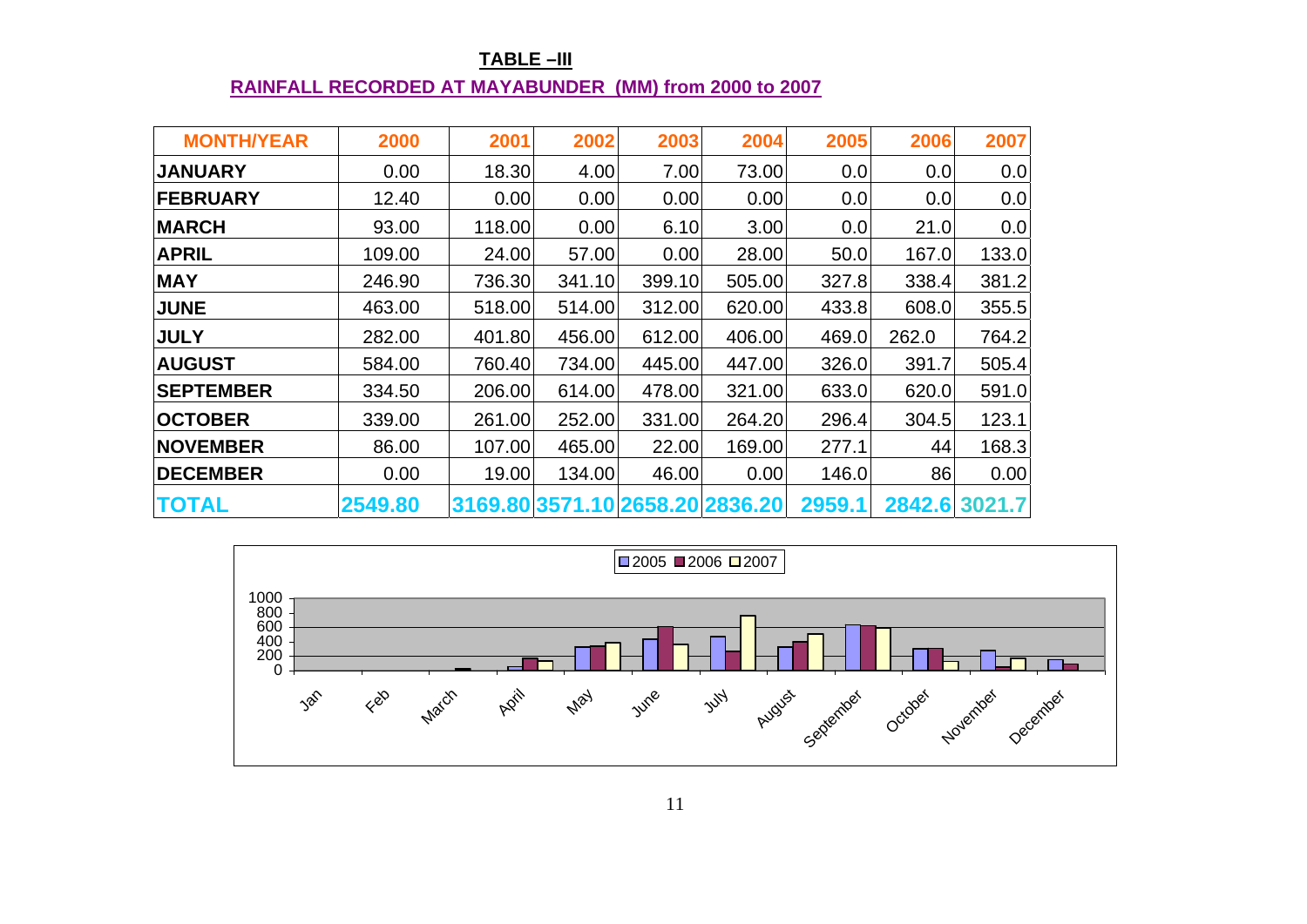| <b>MONTH/YEAR</b>   | 2000  | 2001 | 2002             | 2003 | 2004    | 2005        | 2006                 | 2007  |
|---------------------|-------|------|------------------|------|---------|-------------|----------------------|-------|
| <b>JANUARY</b>      | 0.00  | 0.00 | 0.00             | 0.00 | 0.00    | 0.0         | 0.0                  | 0.0   |
| <b>FEBRUARY</b>     | 0.00  | 0.00 | 0.00             | 0.00 | 0.00    | 0.0         | 0.0                  | 0.0   |
| <b>MARCH</b>        | 0.00  | 0.00 | 0.00             | 0.00 | 0.00    | 0.0         | 0.0                  | 0.0   |
| <b>APRIL</b>        | 0.00  | 0.00 | 0.00             | 0.00 | 0.00    | 11.0        | 105.0                | 4.5   |
| <b>MAY</b>          | 0.00  | 0.00 | 0.00             | 0.00 | 575.90  | 15.0        | 148.8                | 330.0 |
| <b>JUNE</b>         | 0.00  | 0.00 | 0.00             | 0.00 | 362.10  | 115.3       | 120.0                | 323.4 |
| <b>JULY</b>         | 0.00  | 0.00 | 0.00             | 0.00 | 195.30  | 205.0       | 205.8                | 569.0 |
| <b>AUGUST</b>       | 0.00  | 0.00 | 0.00             | 0.00 | 270.30  | 261.2       | 180.0                | 532.0 |
| <b>SEPTEMBER</b>    | 0.00  | 0.00 | 0.00             | 0.00 | 46.00   | 505.1       | 419.5                | 591.0 |
| <b>OCTOBER</b>      | 0.00  | 0.00 | 0.00             | 0.00 | 108.10  | 161.6       | 222.5                | 135.0 |
| <b>NOVEMBER</b>     | 0.00  | 0.00 | 0.00             | 0.00 | 25.60   | 161.9       | 2.0                  | 191.0 |
| <b>DECEMBER</b>     | 0.00  | 0.00 | 0.00             | 0.00 | 0.00    | 104.0       | 14.5                 | 2.0   |
| TOTAL               | 0.00  | 0.00 | 0.00             | 0.00 | 1583.30 |             | 1540.1 1418.1 2677.9 |       |
|                     |       |      | $2005$ 2006 2007 |      |         |             |                      |       |
|                     |       |      |                  |      |         |             |                      |       |
|                     |       |      |                  |      |         |             |                      |       |
|                     |       |      |                  |      |         |             |                      |       |
|                     |       |      |                  |      |         |             |                      |       |
|                     |       |      |                  |      |         |             |                      |       |
| Feb<br>March<br>Jan | April | May  | June             | July | August  | Sept<br>Oct | Nov                  | Dec   |

#### U**TABLE –IV**

## **RAINFALL RECORDED AT LONG ISLAND (MM) FROM 2000 TO 2007**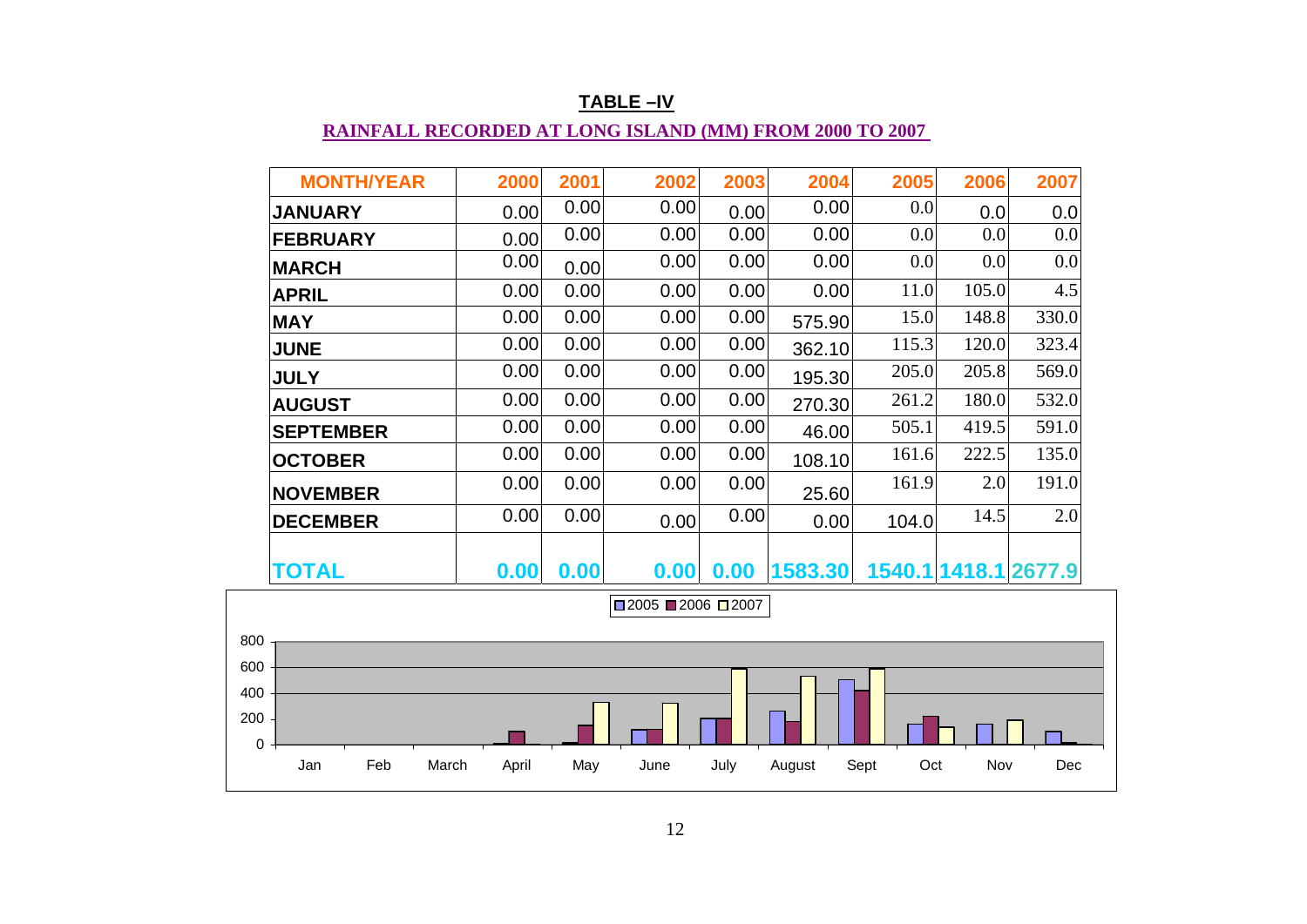| <b>MONTH/YEAR</b>                                        | 2000   | 2001   | 2002   | 2003                                | 2004   | 2005   | 2006   | 2007   |
|----------------------------------------------------------|--------|--------|--------|-------------------------------------|--------|--------|--------|--------|
| <b>JANUARY</b>                                           | 8.00   | 122.40 | 0.00   | 0.00                                | 0.00   | 10.6   | 23.8   | 0.0    |
| <b>FEBRUARY</b>                                          | 76.00  | 0.00   | 0.00   | 0.00                                | 265.00 | 4.7    | 0.0    | 0.0    |
| <b>MARCH</b>                                             | 293.70 | 177.00 | 0.00   | 113.20                              | 74.00  | 12.6   | 34.2   | 0.0    |
| <b>APRIL</b>                                             | 118.00 | 108.00 | 25.00  | 0.00                                | 28.60  | 56.8   | 367.8  | 48.9   |
| <b>MAY</b>                                               | 417.20 | 596.00 | 404.60 | 376.80                              | 519.20 | 234.1  | 517.4  | 343.9  |
| <b>JUNE</b>                                              | 311.00 | 413.10 | 224.00 | 229.10                              | 225.70 | 371.5  | 329.0  | 489.6  |
| <b>JULY</b>                                              | 194.80 | 106.00 | 239.00 | 692.20                              | 216.40 | 380.7  | 121.7  | 196.8  |
| <b>AUGUST</b>                                            | 512.30 | 191.40 | 182.90 | 303.70                              | 287.20 | 300.8  | 187.0  | 269.2  |
| <b>SEPTEMBER</b>                                         | 168.00 | 288.00 | 186.00 | 213.70                              | 307.60 | 285.0  | 567.2  | 545.6  |
| <b>OCTOBER</b>                                           | 348.00 | 229.00 | 26.00  | 269.90                              | 294.60 | 573.8  | 445.2  | 418.2  |
| <b>NOVEMBER</b>                                          | 102.00 | 150.60 | 170.00 | 168.60                              | 220.30 | 390.4  | 83.2   | 260.4  |
| <b>DECEMBER</b>                                          | 100.10 | 123.00 | 118.00 | 275.20                              | 7.70   | 331.4  | 130.8  | 289.9  |
| <b>TOTAL</b>                                             |        |        |        | 2649.1 2504.5 1575.5 2642.4         | 2446.3 | 2952.4 | 2807.3 | 2862.5 |
|                                                          |        |        |        | $\Box$ 2005 $\Box$ 2006 $\Box$ 2007 |        |        |        |        |
| 600<br>500<br>400<br>300<br>200<br>100<br>$\overline{0}$ |        |        |        |                                     |        |        |        |        |

U**TABLE –V**

## **RAINFALL RECORDED AT HUT BAY (MM) FROM 2000 TO 2007**

Jan Feb March April May June July August Sept Oct Nov Dec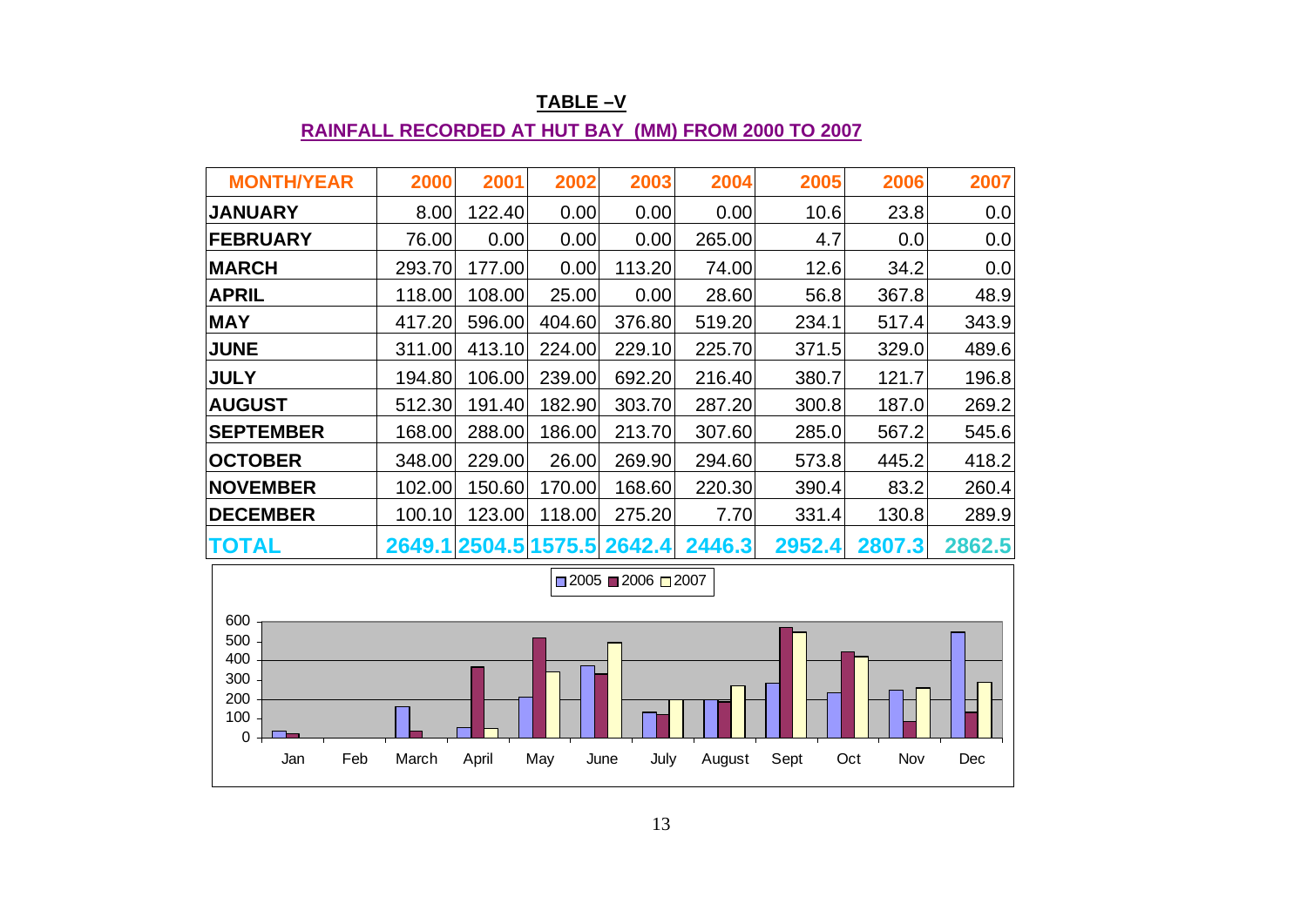| <b>MONTH/YEAR</b> | 2000                    | 2001   | 2002   | 2003   | 2004            | 2005   | 2006   | 2007   |
|-------------------|-------------------------|--------|--------|--------|-----------------|--------|--------|--------|
| <b>JANUARY</b>    | 108.90                  | 100.80 | 0.00   | 34.00  | 62.40           | 34.0   | 44.2   | 0.8    |
| <b>FEBRUARY</b>   | 26.00                   | 43.00  | 0.20   | 20.60  | 113.10          | 0.0    | 61.6   | 0.0    |
| <b>MARCH</b>      | 227.30                  | 83.50  | 39.20  | 211.40 | 32.20           | 160.5  | 147.8  | 0.0    |
| <b>APRIL</b>      | 116.50                  | 87.50  | 16.80  | 18.80  | 43.10           | 51.4   | 251.6  | 56.4   |
| <b>MAY</b>        | 333.20                  | 409.80 | 329.00 | 203.50 | 363.70          | 208.9  | 365.4  | 543.1  |
| <b>JUNE</b>       | 313.80                  | 154.30 | 205.30 | 57.70  | 311.50          | 373.2  | 277.2  | 402.7  |
| <b>JULY</b>       | 99.20                   | 204.80 | 44.40  | 421.00 | 101.70          | 131.4  | 95.4   | 187.1  |
| <b>AUGUST</b>     | 382.90                  | 216.60 | 245.40 | 416.80 | 160.00          | 199.5  | 149.5  | 441.5  |
| <b>SEPTEMBER</b>  | 177.90                  | 202.20 | 321.00 | 192.00 | 182.30          | 280.1  | 516.2  | 390.6  |
| <b>OCTOBER</b>    | 420.00                  | 214.80 | 90.70  | 408.00 | 200.40          | 232.5  | 498.8  | 237.2  |
| <b>NOVEMBER</b>   | 175.90                  | 421.20 | 253.20 | 276.40 | 193.80          | 244.7  | 83.2   | 446.4  |
| <b>DECEMBER</b>   | 116.00                  | 139.50 | 115.90 | 211.50 | 8.00            | 544.2  | 52.4   | 55.0   |
| <b>TOTAL</b>      | 2497.60 2278.00 1661.10 |        |        |        | 2471.70 1772.20 | 2460.4 | 2543.3 | 2760.8 |

#### **TABLE –VI**

#### **RAINFALL RECORDED AT CAR NICOBAR (MM) FROM 2000 TO 2007**

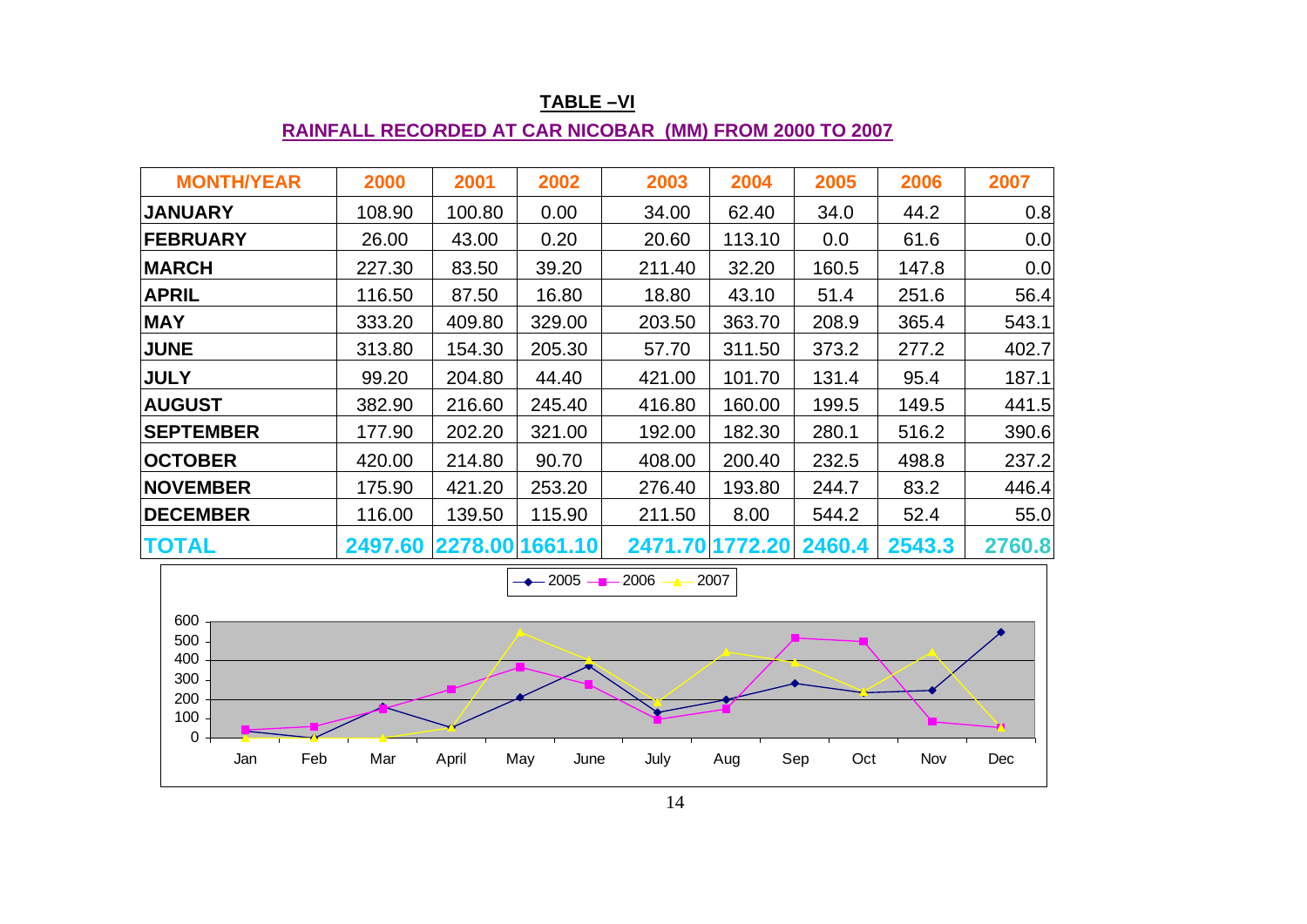| <b>MONTH/YEAR</b> | 2000   | 2001   | 2002   | 2003   | 2004                                    | 2005  | 2006  | 2007                 |
|-------------------|--------|--------|--------|--------|-----------------------------------------|-------|-------|----------------------|
| <b>JANUARY</b>    | 28.10  | 137.30 | 34.90  | 162.80 | 0.40                                    | 91.4  | 53.5  | 35.8                 |
| <b>FEBRUARY</b>   | 57.10  | 4.70   | 3.60   | 68.30  | 145.90                                  | 0.0   | 62.4  | 13.9                 |
| <b>MARCH</b>      | 167.10 | 112.70 | 59.50  | 78.60  | 114.50                                  | 6.6   | 193.5 | 99.0                 |
| <b>APRIL</b>      | 148.10 | 9.20   | 123.80 | 30.30  | 72.80                                   | 75.1  | 367.8 | 45.6                 |
| <b>MAY</b>        | 283.10 | 483.90 | 311.40 | 226.80 | 400.00                                  | 265.3 | 426.3 | 361.7                |
| <b>JUNE</b>       | 248.70 | 196.50 | 225.10 | 54.80  | 436.80                                  | 493.0 | 400.9 | 343.0                |
| <b>JULY</b>       | 177.60 | 318.40 | 50.10  | 261.70 | 295.10                                  | 206.0 | 179.2 | 164.3                |
| <b>AUGUST</b>     | 274.60 | 184.60 | 232.00 | 123.40 | 183.80                                  | 148.6 | 128.4 | 257.0                |
| <b>SEPTEMBER</b>  | 141.10 | 180.40 | 184.30 | 244.90 | 315.00                                  | 87.7  | 240.8 | 159.0                |
| <b>OCTOBER</b>    | 297.00 | 324.70 | 274.10 | 390.20 | 234.00                                  | 322.9 | 469.0 | 233.0                |
| <b>NOVEMBER</b>   | 197.20 | 737.00 | 480.20 | 178.60 | 113.90                                  | 400.6 | 199.0 | 199.3                |
| <b>DECEMBER</b>   | 97.10  | 284.30 | 261.80 | 281.30 | 110.00                                  | 523.3 | 131   | 201.6                |
| <b>TOTAL</b>      |        |        |        |        | 2116.80 2973.70 2240.80 2101.70 2422.20 |       |       | 2620.5 2851.8 2113.2 |

#### **TABLE –VII RAINFALL RECORDED AT NANCOWRY (MM) FROM 2000 TO 2007**

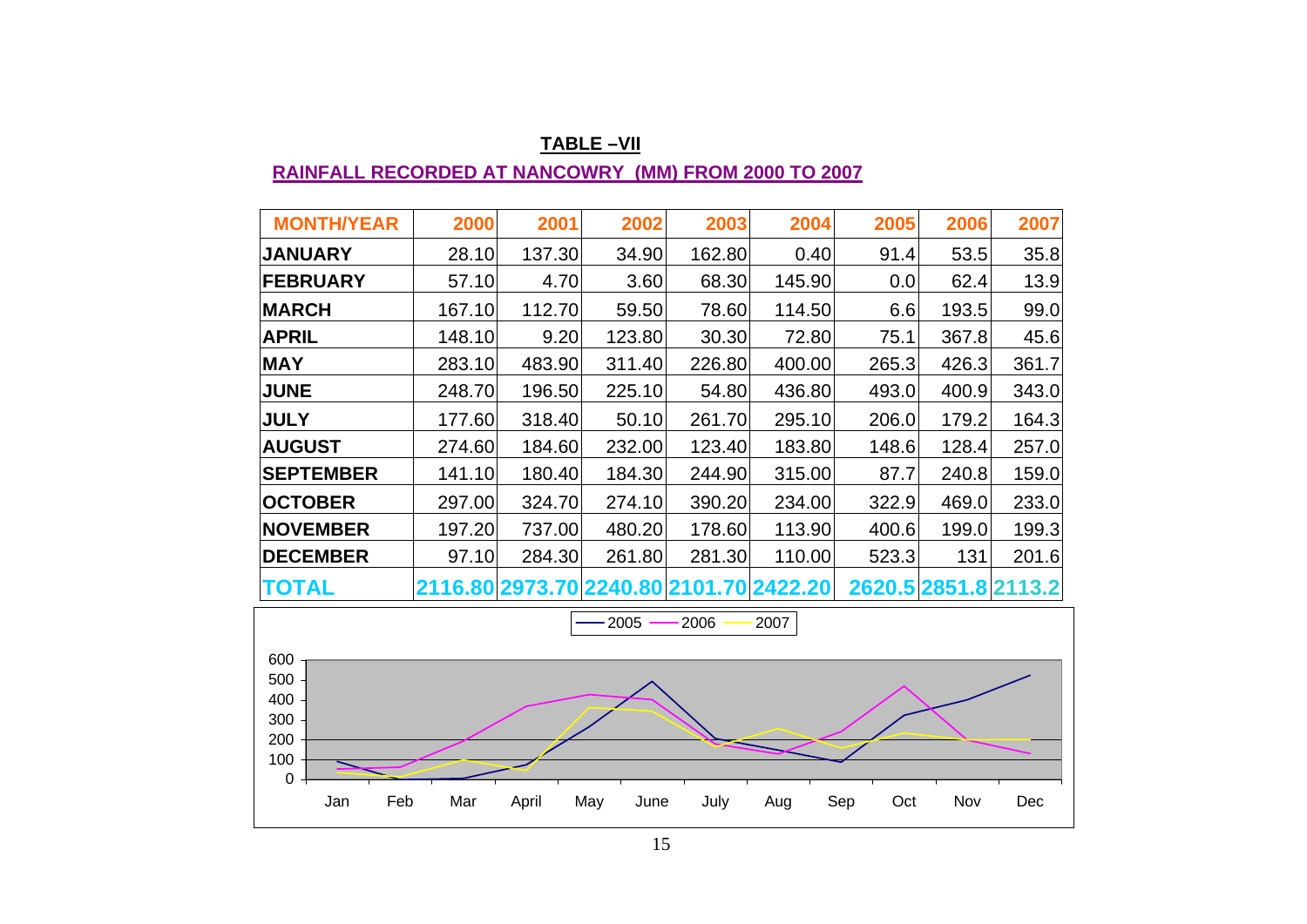#### **TABLE –VIII RAINFALL RECORDED AT KONDUL (MM)**

| <b>MONTH/YEAR</b> | 2000   | 2001   | 2002   | 2003                            | 2004    | 2005      | 2006      | 2007      |
|-------------------|--------|--------|--------|---------------------------------|---------|-----------|-----------|-----------|
| <b>JANUARY</b>    | 44.60  | 295.80 | 86.7   | 74.00                           | 1.00    | <b>NA</b> | <b>NA</b> | <b>NA</b> |
| <b>FEBRUARY</b>   | 6.30   | 126.60 | 3.40   | 65.00                           | 76.10   | <b>NA</b> | <b>NA</b> | NA        |
| <b>MARCH</b>      | 24.00  | 271.50 | 42.20  | 65.00                           | 135.80  | <b>NA</b> | <b>NA</b> | <b>NA</b> |
| <b>APRIL</b>      | 358.70 | 102.90 | 68.10  | 10.00                           | 137.50  | <b>NA</b> | <b>NA</b> | <b>NA</b> |
| <b>MAY</b>        | 140.50 | 382.60 | 230.80 | 172.90                          | 278.30  | <b>NA</b> | <b>NA</b> | <b>NA</b> |
| <b>JUNE</b>       | 21.00  | 126.30 | 220.30 | 74.00                           | 179.90  | <b>NA</b> | <b>NA</b> | <b>NA</b> |
| <b>JULY</b>       | 165.60 | 228.70 | 89.00  | 241.00                          | 496.60  | <b>NA</b> | <b>NA</b> | <b>NA</b> |
| <b>AUGUST</b>     | 164.00 | 161.30 | 405.40 | 209.50                          | 332.40  | <b>NA</b> | <b>NA</b> | <b>NA</b> |
| <b>SEPTEMBER</b>  | 296.40 | 294.00 | 284.10 | 427.10                          | 473.40  | <b>NA</b> | <b>NA</b> | <b>NA</b> |
| <b>OCTOBER</b>    | 244.40 | 248.80 | 251.50 | 408.00                          | 189.00  | <b>NA</b> | <b>NA</b> | <b>NA</b> |
| <b>NOVEMBER</b>   | 220.00 | 379.10 | 211.90 | 400.90                          | 168.00  | <b>NA</b> | <b>NA</b> | <b>NA</b> |
| <b>DECEMBER</b>   | 131.80 | 265.10 | 163.00 | 401.30                          | 131.00  | <b>NA</b> | <b>NA</b> | <b>NA</b> |
| <b>TOTAL</b>      |        |        |        | 1817.30 2882.70 2056.40 2548.70 | 2599.00 | <b>NA</b> | <b>NA</b> | <b>NA</b> |

Note :- Meteorological unit at Kondul Island not functioning since 2005 post tsunami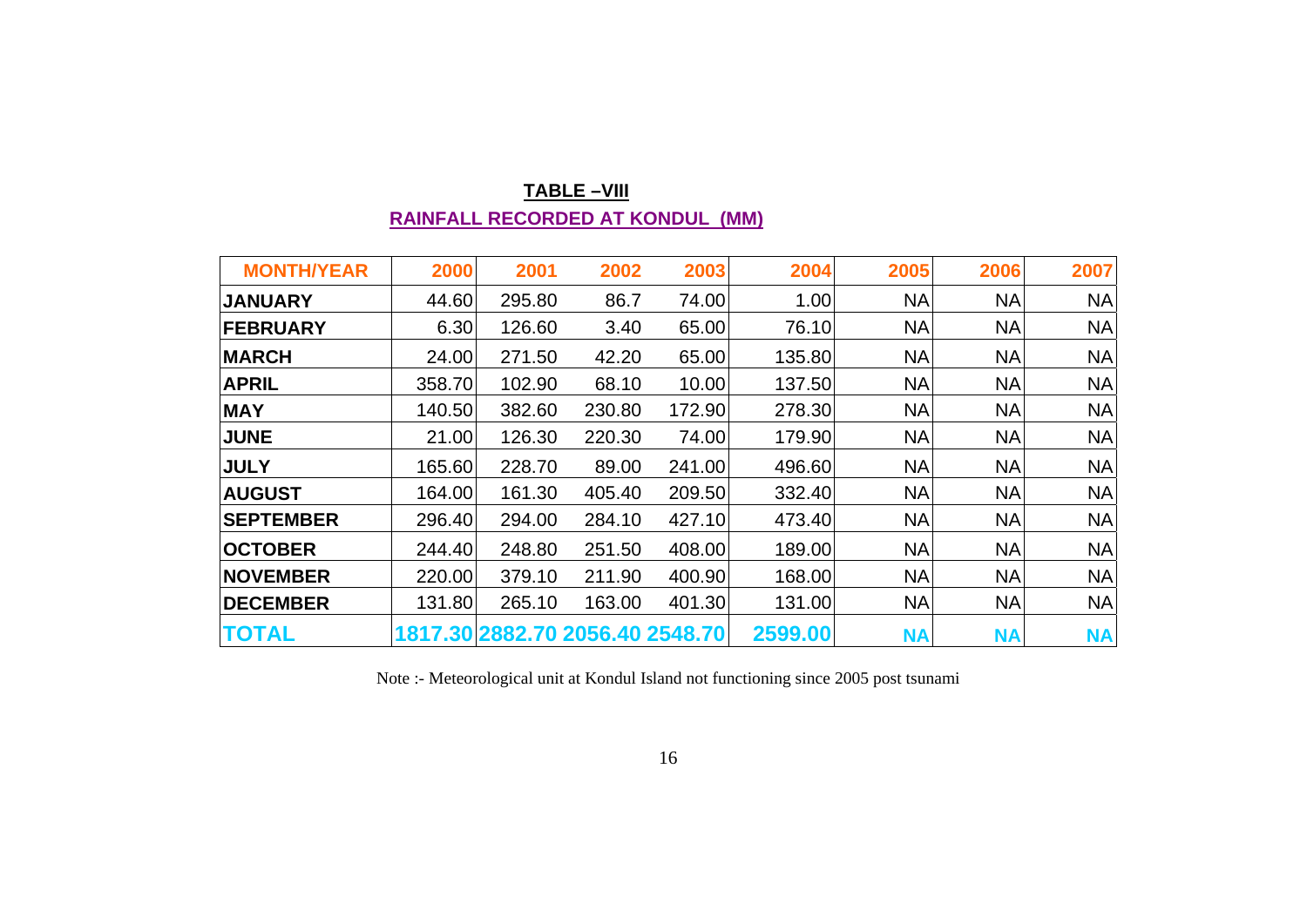## **TABLE-IX DISTRICT WISE ANNUAL RAINFALL & VARIATION (IN MM) FROM 1967 TO 2007**

|                      | <b>ANDAMAN</b>         |                                   | <b>NICOBAR</b>         |                                   |
|----------------------|------------------------|-----------------------------------|------------------------|-----------------------------------|
| <b>DISTRICT/YEAR</b> | <b>ANNUAL RAINFALL</b> | <b>ANNUAL</b><br><b>VARIATION</b> | <b>ANNUAL RAINFALL</b> | <b>ANNUAL</b><br><b>VARIATION</b> |
| 1967                 | 3117.8                 |                                   | 2833.6                 |                                   |
| 1968                 | 2911.5                 | (-) 206.3                         | 2499.3                 | (-) 334.3                         |
| 1969                 | 2727.1                 | (-) 184.4                         | 2701.0                 | $(+)$ 201.7                       |
| 1970                 | 3468.1                 | $(+)$ 741.0                       | 2829.0                 | $(+)$ 128.0                       |
| 1971                 | 2947.2                 | 520.9<br>( – ا                    | 3000.6                 | $(+)$ 171.6                       |
| 1972                 | 3651.1                 | (+) 703.9                         | 2084.3                 | $(-)$ 916.3                       |
| 1973                 | 2868.3                 | 782.8<br>ั–)                      | 3130.5                 | 1046.2<br>$(+)$                   |
| 1974                 | 2965.1                 | $(+)$ 96.8                        | 2955.7                 | (-) 174.8                         |
| 1975                 | 3234.0                 | $(+)$ 268.9                       | 3923.8                 | $(+)$ 968.1                       |
| 1976                 | 3357.2                 | $(+)$ 123.2                       | 2912.4                 | 1011.4<br>(-)                     |
| 1977                 | 2529.6                 | $(-) 827.6$                       | 2363.4                 | $(-)$ 549.0                       |
| 1978                 | 2851.3                 | $(+)$ 321.7                       | 2444.4                 | $(+) 81.0$                        |
| 1979                 | 1774.3                 | 1077.0<br>$(-)$                   | 2184.9                 | $(-)$ 259.5                       |
| 1980                 | 3491.9                 | 1717.6<br>$(+)$                   | 2993.3                 | $(+)$ 808.4                       |
| 1981                 | 3078.8                 | 413.1<br>( – آ                    | 2379.0                 | (-) 614.3                         |
| 1982                 | 2620.5                 | 458.3<br>์ - )                    | 1335.8                 | 1043.2<br>$\left( -\right)$       |
| 1983                 | 2945.9                 | (+) 325.4                         | 2301.2                 | $(+)$ 965.4                       |
| 1984                 | 2338.1                 | (-) 607.8                         | 2697.9                 | $(+)$ 396.7                       |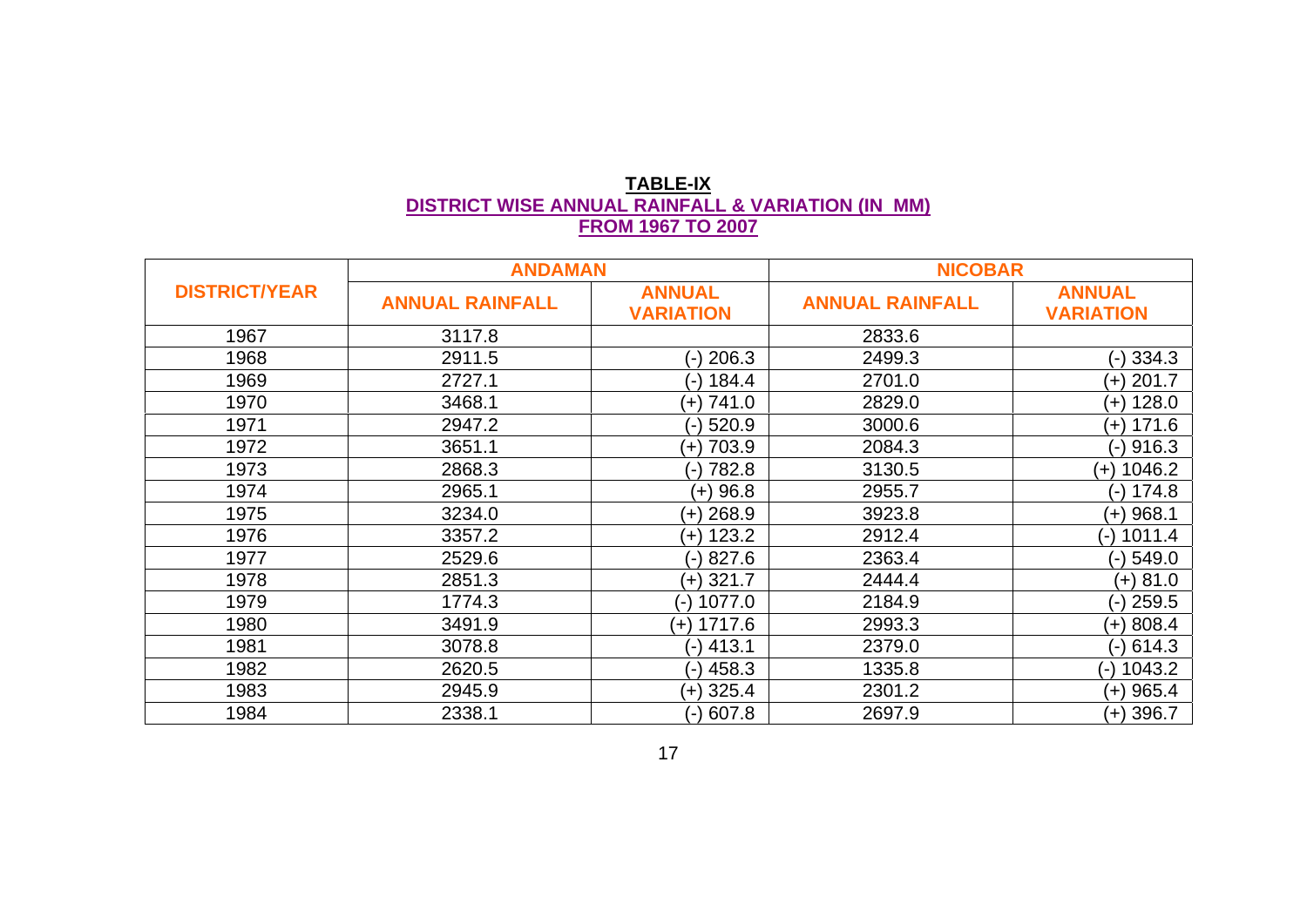|                      | <b>ANDAMAN</b>         |                                   | <b>NICOBAR</b>         |                                   |  |
|----------------------|------------------------|-----------------------------------|------------------------|-----------------------------------|--|
| <b>DISTRICT/YEAR</b> | <b>ANNUAL RAINFALL</b> | <b>ANNUAL</b><br><b>VARIATION</b> | <b>ANNUAL RAINFALL</b> | <b>ANNUAL</b><br><b>VARIATION</b> |  |
| 1985                 | 2836.4                 | $(+)$ 498.3                       | 2060.4                 | 637.5<br>(-)                      |  |
| 1986                 | 2176.8                 | 659.6                             | 2177.5                 | $(+)$ 117.1                       |  |
| 1987                 | 2344.8                 | 168.0<br>$(+)$                    | 2188.4                 | $(+)$ 10.9                        |  |
| 1988                 | 2939.4                 | (+) 594.6                         | 2879.8                 | $(+)$ 691.4                       |  |
| 1989                 | 2390.8                 | 548.6                             | 2630.3                 | 249.5                             |  |
| 1990                 | 2223.7                 | 167.1                             | 2320.2                 | 310.1                             |  |
| 1991                 | 2484.4                 | 260.6<br>$(+)$                    | 2720.1                 | $(+)$ 399.9                       |  |
| 1992                 | 2121.2                 | 363.1                             | 2515.2                 | 204.9                             |  |
| 1993                 | 2259.8                 | $(+)$ 138.6                       | 2565.0                 | $(+)$ 49.8                        |  |
| 1994                 | 3348.1                 | 1088.3<br>$(+)$                   | 2638.5                 | $(+) 73.5$                        |  |
| 1995                 | 3372.1                 | $(+)$ 24.0                        | 2542.3                 | 96.2<br>(-)                       |  |
| 1996                 | 3254.9                 | 117.2<br>(-)                      | 3141.8                 | $(+)$ 599.5                       |  |
| 1997                 | 2744.8                 | 510.1<br>(-)                      | 1932.7                 | 1209.1<br>$(-)$                   |  |
| 1998                 | 2896.4                 | 151.6<br>$(+)$                    | 2559.3                 | 626.6<br>$(+)$                    |  |
| 1999                 | 3114.9                 | $(+)$ 218.5                       | 2272.7                 | $(+) 286.6$                       |  |
| 2000                 | 2714.1                 | 400.8<br>(-)                      | 2143.9                 | 128.8<br>$(-)$                    |  |
| 2001                 | 2929.2                 | $(+)$ 215.1                       | 2711.5                 | $(+)$ 567.6                       |  |
| 2002                 | 2588.0                 | $(-)341.2$                        | 1986.1                 | 725.4<br>$(-)$                    |  |
| 2003                 | 2581.2                 | 6.8                               | 2435.8                 | $(+)$ 449.7                       |  |
| 2004                 | 2513.6                 | 67.6<br>(-)                       | 2264.5                 | $(-)$ 171.3                       |  |
| 2005                 | 2806.4                 | $(+) 292.8$                       | 2540.5                 | $(+) 276$                         |  |
| 2006                 | 2518.0                 | $(-) 288.4$                       | 2697.8                 | $(+)$ 157.3                       |  |
| 2007                 | 2779.5                 | $(+) 261.5$                       | 2437                   | $(-)$ 260.6                       |  |

#### **TABLE-IX (Contd.) DISTRICT WISE ANNUAL RAINFALL &VARIATION (IN MM) FROM 1967 TO 2007**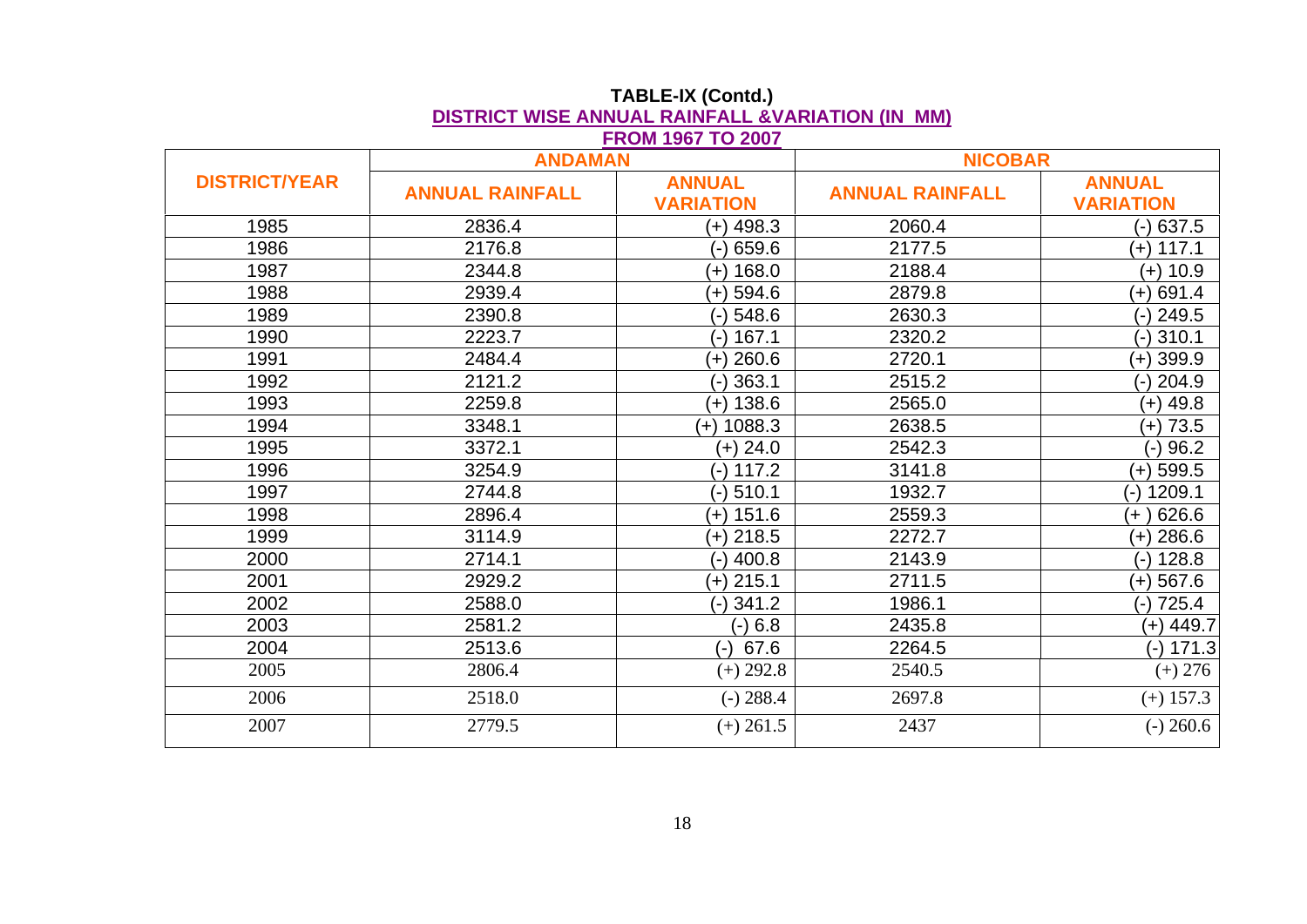| <b>TABLE-X</b>                                               |  |
|--------------------------------------------------------------|--|
| NUMBER OF RAINYDAYS RECORDED AT PORT BLAIR FROM 1961 TO 2007 |  |

| <b>YEAR</b> | <b>TOTAL NO OF RAINY</b><br><b>DAYS</b> | <b>YEAR</b> | <b>TOTAL NO OF RAINY</b><br><b>DAYS</b> | <b>YEAR</b> | <b>TOTAL NO OF RAINY</b><br><b>DAYS</b> |
|-------------|-----------------------------------------|-------------|-----------------------------------------|-------------|-----------------------------------------|
| 1961        | 197                                     | 1977        | 124                                     | 1993        | 142                                     |
| 1962        | 194                                     | 1978        | 130                                     | 1994        | 151                                     |
| 1963        | 185                                     | 1979        | 117                                     | 1995        | 180                                     |
| 1964        | 142                                     | 1980        | 127                                     | 1996        | 178                                     |
| 1965        | 145                                     | 1981        | 127                                     | 1997        | 158                                     |
| 1966        | 120                                     | 1982        | 119                                     | 1998        | 192                                     |
| 1967        | 149                                     | 1983        | 137                                     | 1999        | 209                                     |
| 1968        | 121                                     | 1984        | 124                                     | 2000        | 154                                     |
| 1969        | 118                                     | 1985        | 189                                     | 2001        | 159                                     |
| 1970        | 157                                     | 1986        | 174                                     | 2002        | 140                                     |
| 1971        | 132                                     | 1987        | 181                                     | 2003        | 130                                     |
| 1972        | 138                                     | 1988        | 199                                     | 2004        | 147                                     |
| 1973        | 138                                     | 1989        | 184                                     | 2005        | 153                                     |
| 1974        | 138                                     | 1990        | 163                                     | 2006        | 149                                     |
| 1975        | 140                                     | 1991        | 145                                     | 2007        | 145                                     |
| 1976        | 138                                     | 1992        | 139                                     |             |                                         |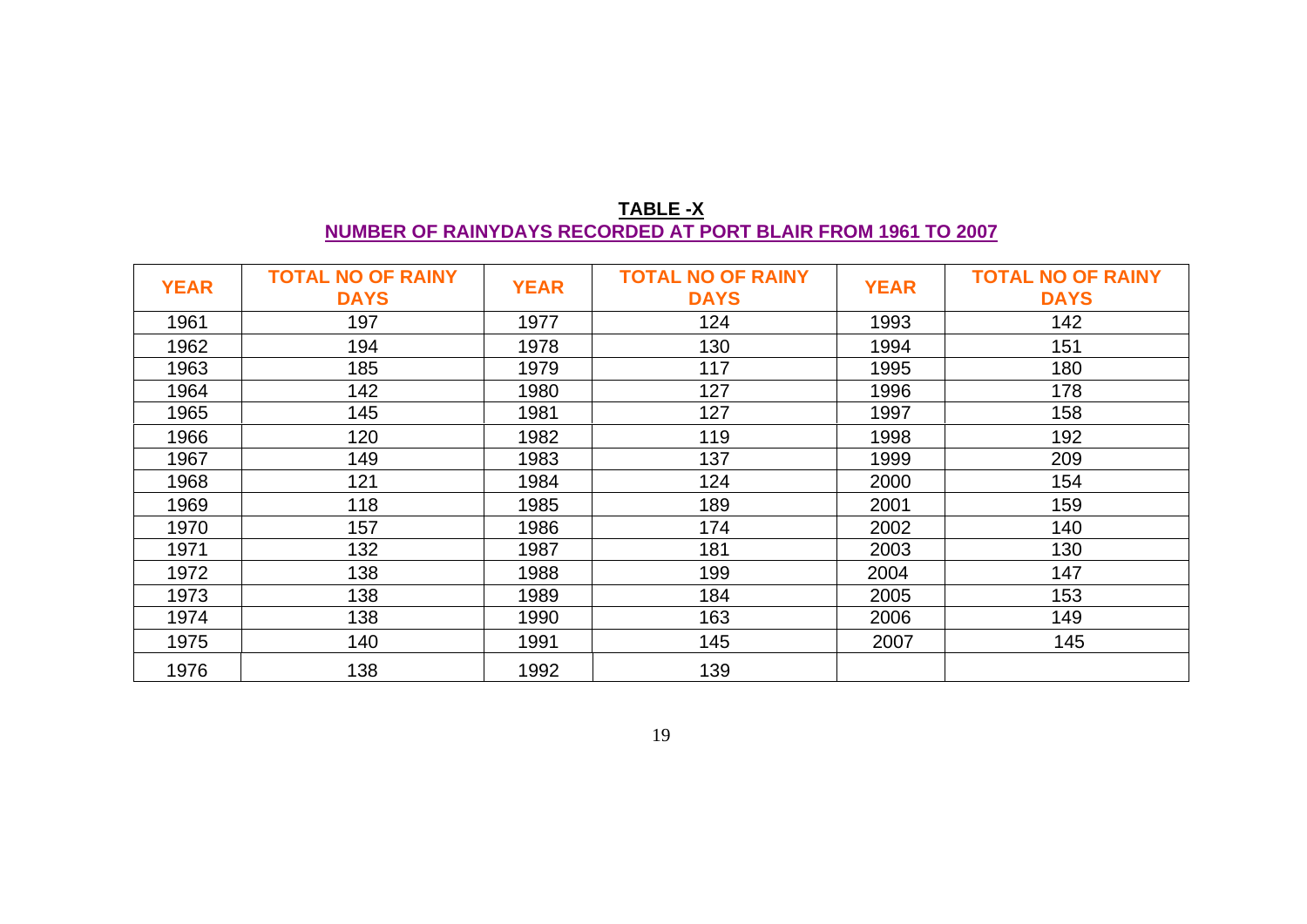# **TABLE-XI NORMAL AND ACTUAL RAINFALL AT PORT BLAIR FROM 1949 TO 2007**

| <b>YEAR</b> | <b>NORMAL</b><br><b>RAINFALL</b> | <b>ACTUAL RAINFALL</b> | <b>DEPARTURE FROM</b><br><b>NORMAL(+)/(-) RAINFALL</b> | % OF DEVIATION |
|-------------|----------------------------------|------------------------|--------------------------------------------------------|----------------|
| 1949        | 3180                             | 3489.3                 | 309.3                                                  | $(+)9.72$      |
| 1950        | $\mathbf{H}$                     | 2421.6                 | (-) 758.4                                              | $(-)23.84$     |
| 1951        | $\mathbf{H}$                     | 3274.6                 | 94.6                                                   | $(+)2.97$      |
| 1952        | $\mathbf{H}$                     | 3019.4                 | 160.6<br>$(-)$                                         | $(-)5.05$      |
| 1953        | $\mathbf{H}$                     | 2876.8                 | $(-)303.2$                                             | $(-)9.53$      |
| 1954        | $\mathbf{H}$                     | 4027.2                 | 847.2                                                  | $(+)26.64$     |
| 1955        | $\mathbf{H}$                     | 3338.6                 | 158.6                                                  | $(+)4.98$      |
| 1956        | $\mathbf{H}$                     | 3031.3                 | 148.7<br>(-)                                           | $(+)4.67$      |
| 1957        | $\mathbf{u}$                     | 2898.1                 | (-) 281.9                                              | $(-)8.86$      |
| 1958        | $\mathbf{H}$                     | 3151.0                 | (-) 29.0                                               | (-)0.91        |
| 1959        | $\mathbf{H}$                     | 3585.7                 | 405.7                                                  | (+)12.75       |
| 1960        | $\mathbf{H}$                     | 3079.9                 | 100.1<br>$(-)$                                         | $(-)3.14$      |
| 1961        | $\mathbf{u}$                     | 4362.4                 | 1182.4                                                 | $(+)37.18$     |
| 1962        | $\mathbf{H}$                     | 3260.4                 | 80.4                                                   | $(+)2.52$      |
| 1963        | $\mathbf{H}$                     | 3229.2                 | 49.2                                                   | $(+)1.54$      |
| 1964        | $\mathbf{H}$                     | 3323.8                 | 143.8                                                  | $(+)4.52$      |
| 1965        | $\mathbf{H}$                     | 3215.7                 | 35.7                                                   | $(+)1.12$      |
| 1966        | $\mathbf H$                      | 2927.7                 | $(-)252.3$                                             | $(-)7.93$      |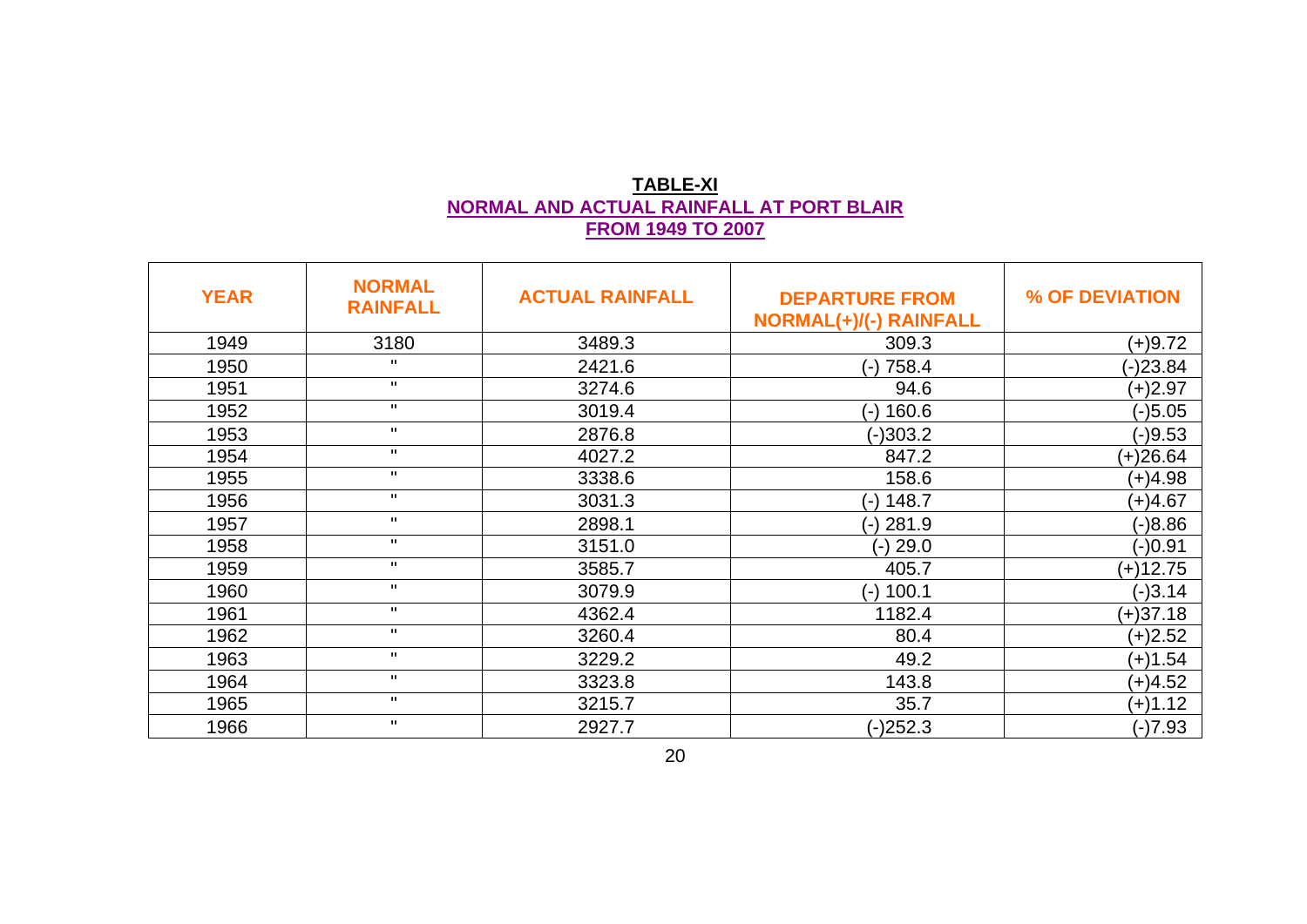## **TABLE-XI(Contd.) NORMAL AND ACTUAL RAINFALL AT PORT BLAIR FROM 1949 TO 2007**

| <b>YEAR</b> | <b>NORMAL</b><br><b>RAINFALL</b> | <b>ACTUAL RAINFALL</b> | <b>DEPARTURE FROM</b><br><b>NORMAL(+)/(-) RAINFALL</b> | % OF DEVIATION |
|-------------|----------------------------------|------------------------|--------------------------------------------------------|----------------|
| 1967        | 3180                             | 3604.6                 | 424.6                                                  | (+)13.35       |
| 1968        | $\mathbf{H}$                     | 2620.0                 | (-)560.0                                               | (-)17.61       |
| 1969        | $\mathbf H$                      | 2690.5                 | (-)489.5                                               | $(-)15.39$     |
| 1970        | $\mathbf{H}$                     | 3663.0                 | 483.0                                                  | $(+)15.18$     |
| 1971        | $\mathbf H$                      | 2894.5                 | (-)285.5                                               | $(-)8.97$      |
| 1972        | $\mathbf{H}$                     | 3747.5                 | 567.5                                                  | $(+)17.84$     |
| 1973        | $\mathbf{H}$                     | 2912.0                 | $(-)268.0$                                             | $(-)8.42$      |
| 1974        | $\mathbf{H}$                     | 3088.5                 | $(-)91.5$                                              | $(-)2.87$      |
| 1975        | $\mathbf H$                      | 2764.7                 | (-)415.3                                               | $(-)13.05$     |
| 1976        | $\mathbf{u}$                     | 3495.7                 | 315.7                                                  | $(+)9.92$      |
| 1977        | $\mathbf{H}$                     | 2331.8                 | (-)848.2                                               | $(-)26.67$     |
| 1978        | $\mathbf{H}$                     | 2663.3                 | (-)516.7                                               | $(-)16.24$     |
| 1979        | $\mathbf{H}$                     | 1541.4                 | (-)1638.6                                              | $(-)51.53$     |
| 1980        | $\mathbf{H}$                     | 3756.6                 | 576.6                                                  | $(+)18.13$     |
| 1981        | $\mathbf{H}$                     | 3204.0                 | 24.0                                                   | $(+)0.75$      |
| 1982        | $\mathbf H$                      | 2445.6                 | (-)734.4                                               | $(-)23.09$     |
| 1983        | $\mathbf H$                      | 2975.0                 | (-) 205.0                                              | $(-)6.45$      |
| 1984        | $\mathbf{H}$                     | 3421.1                 | 241.1                                                  | $(+)7.58$      |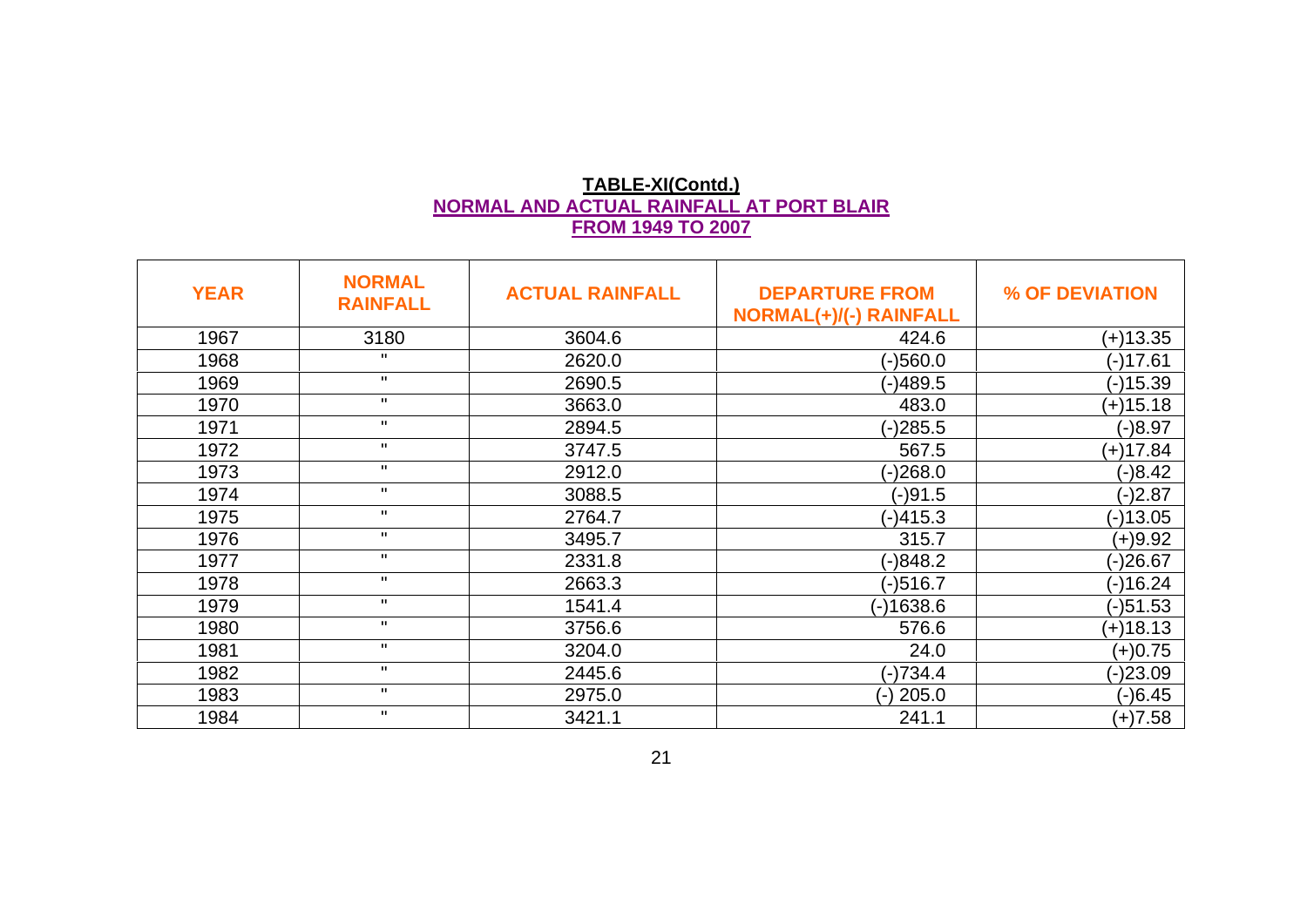| <b>FROM 1949 TO 200</b> |                        |                        |                                                        |                |  |  |  |
|-------------------------|------------------------|------------------------|--------------------------------------------------------|----------------|--|--|--|
| <b>YEAR</b>             | <b>NORMAL RAINFALL</b> | <b>ACTUAL RAINFALL</b> | <b>DEPARTURE FROM</b><br><b>NORMAL(+)/(-) RAINFALL</b> | % OF DEVIATION |  |  |  |
| 1985                    | 3180                   | 2828.2                 | $(-)351.8$                                             | $(-)11.06$     |  |  |  |
| 1986                    | $\mathbf H$            | 2197.8                 | $(-)982.2$                                             | $(-)30.89$     |  |  |  |
| 1987                    | $\mathbf H$            | 2635.4                 | $(-)544.6$                                             | $(-)17.12$     |  |  |  |
| 1988                    | $\mathbf H$            | 3364.9                 | 184.9                                                  | $(+)5.81$      |  |  |  |
| 1989                    | $\mathbf H$            | 2541.7                 | $(-)638.3$                                             | $(-)20.07$     |  |  |  |
| 1990                    | $\mathbf{H}$           | 2593.7                 | $(-)586.3$                                             | $(-)18.43$     |  |  |  |
| 1991                    | $\mathbf H$            | 3096.9                 | $(-)83.1$                                              | $(-)2.61$      |  |  |  |
| 1992                    | $\mathbf H$            | 2793.6                 | $(-)386.4$                                             | $(-)12.15$     |  |  |  |
| 1993                    | $\mathbf H$            | 2542.9                 | $(-)637.1$                                             | $(-)20.03$     |  |  |  |
| 1994                    | $\mathbf H$            | 3512.4                 | 332.4                                                  | $(+)10.45$     |  |  |  |
| 1995                    | $\mathbf H$            | 3358.4                 | 178.4                                                  | $(+)5.61$      |  |  |  |
| 1996                    | $\mathbf H$            | 3473.1                 | 293.1                                                  | $(+)9.22$      |  |  |  |
| 1997                    | $\mathbf H$            | 2795.8                 | $(-)384.2$                                             | $(-)12.08$     |  |  |  |

**TABLE-XI (Contd) NORMAL AND ACTUAL RAINFALL AT PORT BLAIR**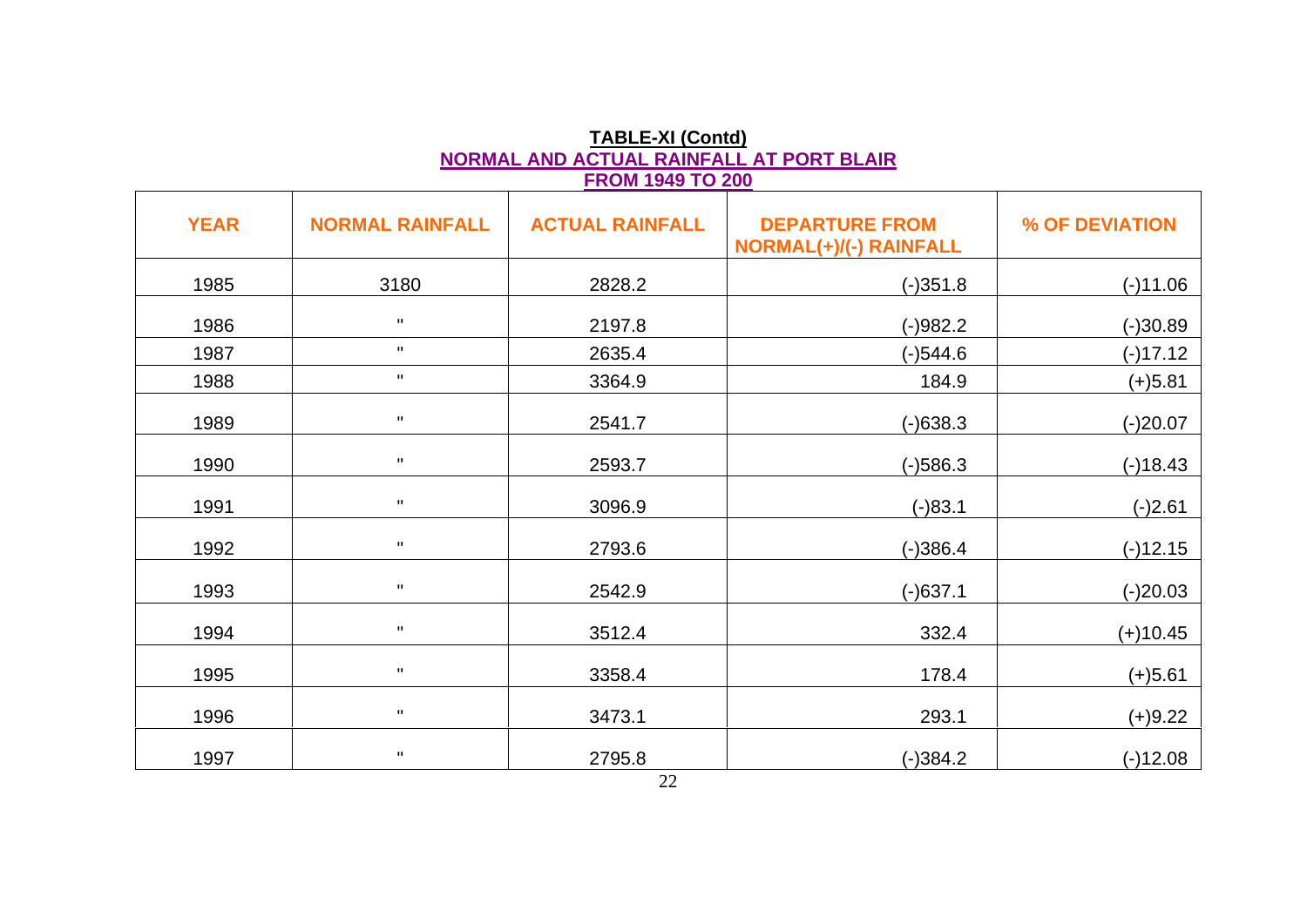## **TABLE-XI (Contd) NORMAL AND ACTUAL RAINFALL AT PORT BLAIR FROM 1949 TO 2007**

| <b>YEAR</b> | <b>NORMAL RAINFALL</b>     | <b>ACTUAL RAINFALL</b> | <b>DEPARTURE FROM</b><br><b>NORMAL(+)/(-) RAINFALL</b> | % OF DEVIATION |
|-------------|----------------------------|------------------------|--------------------------------------------------------|----------------|
| 1998        | $\mathbf H$                | 2811.5                 | $(-)368.5$                                             | $(-)11.59$     |
| 1999        | $\mathbf H$                | 2975.0                 | $(-)205.0$                                             | $(-)6.45$      |
| 2000        | $\pmb{\epsilon}$           | 2943.4                 | $(-)236.6$                                             | $(-)7.44$      |
| 2001        | $\epsilon$                 | 3113.4                 | $(-)66.6$                                              | $(-)2.09$      |
| 2002        | $\pmb{\mathsf{H}}$         | 2617.4                 | $(-)$ 562.6                                            | $(-) 17.69$    |
| 2003        | $\pmb{\mathsf{H}}$         | 2443.0                 | $(-) 737.0$                                            | $(-)$ 23.18    |
| 2004        | $\mathfrak{c}\mathfrak{c}$ | 3188.7                 | 8.7                                                    | $(+) 0.27$     |
| 2005        | $\epsilon$                 | 3773.8                 | 593.8                                                  | $(+)$ 18.67    |
| 2006        | $\epsilon$                 | 3004.2                 | $(-)175.8$                                             | $(-) 5.53$     |
| 2007        | $, ,$                      | 2556.0                 | $-624.0$                                               | $-19.62$       |